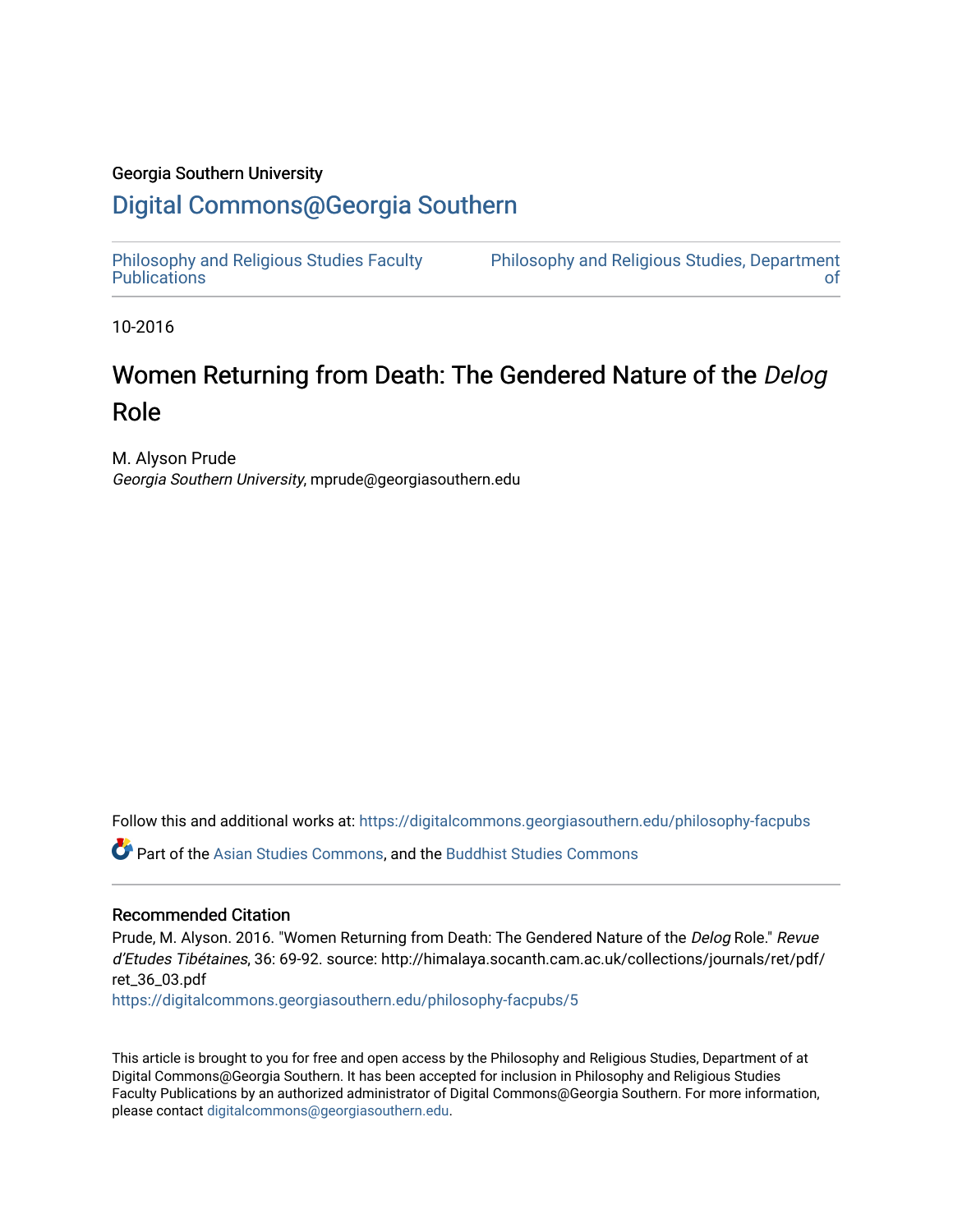## **Women Returning from Death: The Gendered Nature of the** *Delog* **Role**

#### by Alyson Prude (Georgia Southern University)

his essay explores the relationship between *delog*s (*'das log*) and women and reflects on what this connection adds to **Current understandings about gender stereotypes and reli**gious roles available to Tibetan Buddhist women in the Himalayas. TS

But first, what is a *delog*? *Delog*s are typically defined as people who have died and returned to life. As opposed to a seconds or minutes-long near-death experience, *delog*s usually lie dead for several days, sometimes for a week or more. When they miraculously return to life, they report having toured the postmortem realms (*bar do*), witnessing the consequences of negative deeds and being charged with messages to deliver to the human world. Because scholarship to date has focused on textual narratives, *delog* "biographies" intended to inspire ethical behavior and devotion to the Buddhist Three Jewels, we currently know very little about the lives of these extraordinary people. <sup>1</sup> Here I present results from an ethnographic study of contemporary *delog*s which reveals a markedly different picture from that found in textual sources. The fact that a *delog*'s first death experience often initiates a continuing series of otherworldly excursions, for example, has been noted by Pommaret in the case of Bhutanese *delog*s but has yet to be recognized as a common feature of *delog* practice.<sup>2</sup> Studies of *delogs* that are based solely on written records also fail to recognize that the majority of *delog*s are women.

This research is based on fieldwork begun in 2004 and concentrated in north-central Nepal and the Sichuan and Qinghai Provinces of China between January 2008 and October 2009.3 During this time, I

<sup>1</sup> Epstein 1982; Cuevas 2007, 2008; Pommaret 1989, 1992, 1997. Pommaret's work includes ethnographic data.

 $\frac{2}{3}$  Pommaret 1989.

I am grateful to the Fulbright-Hays, University of California Pacific Rim, and Council of American Overseas Research Centers programs for supporting this research.

Alyson Prude, "Women Returning from Death: The Gendered Nature of the *Delog* Role", *Revue d'Etudes Tibétaines*, no. 36, October 2016, pp. 69-92.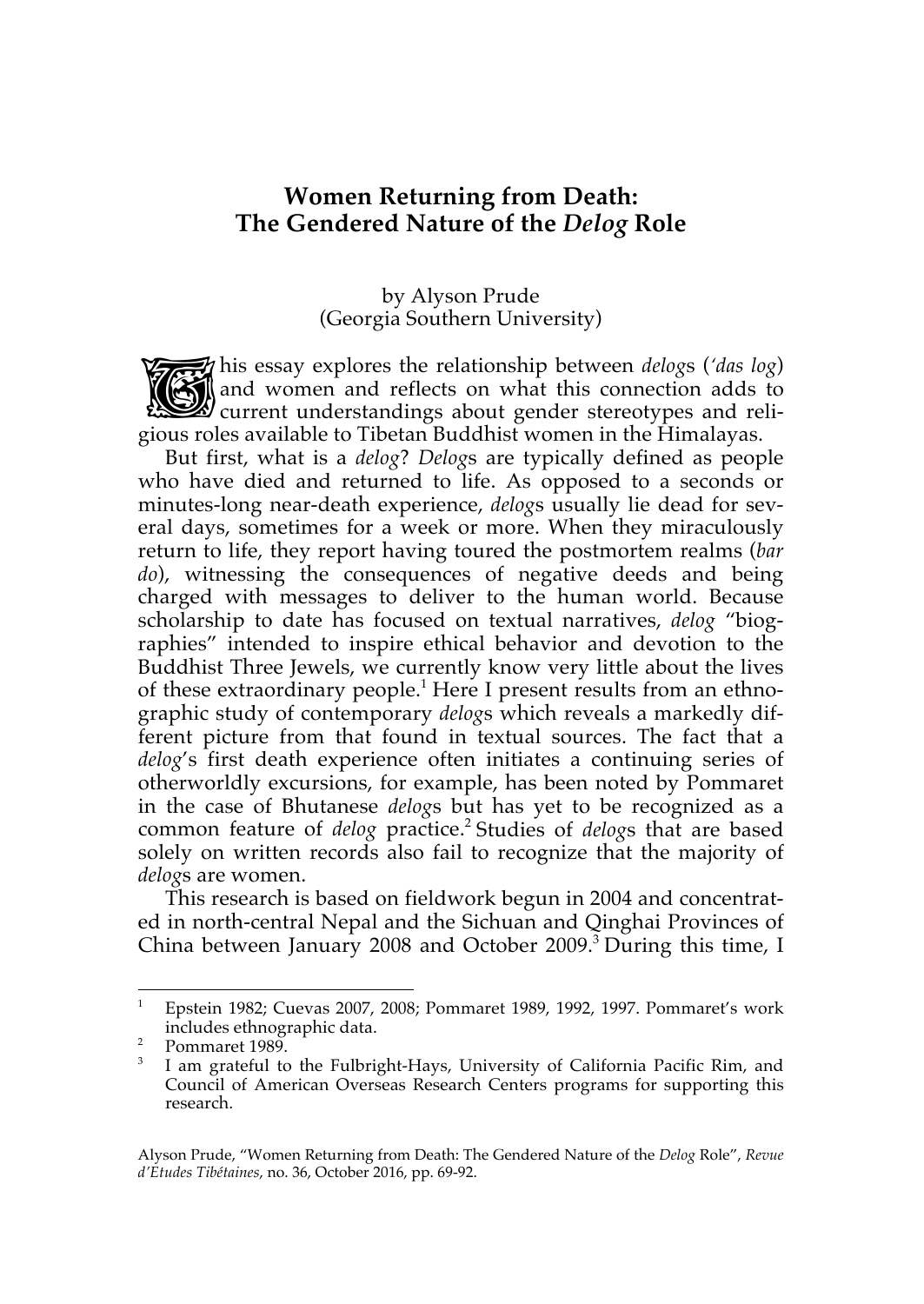was able to collect biographical information about twenty-four living or recently (within the past twenty years) deceased Tibetan and Nepali *delog*s. Among these, nineteen were female and five male.4 The remarkably high percentage of women in the *delog* role was reflected in popular perceptions of *delog*s. In Nepal, for example, a welltraveled Hyolmo trekking guide told me that Hyolmo Buddhists do not use the word '*delog*'; they always say '*delogma*' (the '*ma*' marking the noun as feminine) "because all *delog*s are women." Likewise, in eastern Tibet, those who had met or heard of *delog*s agreed that *delog*s can be male as well as female, but few people with whom I spoke could cite examples of male *delog*s.

Women's predominance as *delog*s is significant because there are few Tibetan Buddhist religious roles occupied solely or mainly by women. Yet since the *delog* role is not one that can be taken up at will but demands that a person die and return to life with information about other realms, all in the presence of witnesses for verification, how is it that Himalayan women undergo this extraordinary experience with greater frequency than men? The answer to the gender riddle does not seem to be a medical disorder to which the female body, as understood by modern Western medicine, is more susceptible. Literature about near-death experiences in Western and Japanese cultures indicates than women do not report near-death experiences more often than men. <sup>5</sup> Neither are women more likely to suffer diseases that can cause *delog*-like symptoms, such as epilepsy or Klein-Levin syndrome (which mainly affects males). <sup>6</sup> Instead, the connection between women and *delog*s lies in Himalayan Buddhist understandings of how and why a person returns from death, tantric ideas about male and female bodies, and the ways gender affects one's social and religious possibilities in the Buddhist Himalayas.

Note: The following analysis treats women and men as homogenous groups, thus reifying categories that should be problematized. This is not oversight. Essentialized notions of women and the feminine persist in Himalayan Buddhist societies where biological sex and gender are viewed as inseparable. <sup>7</sup> It is also important to note that the interpretations described here are largely male views, a fact that may be explained by the nature of the question. Examining the

<sup>4</sup> Bhutanese *delog*s do not figure into these numbers. Pommaret (1989) reports a similar ratio of female to male *delog*s in Bhutan: four females and one male.

<sup>&</sup>lt;sup>5</sup> Bailey and Yates 1996; Carr 1993; Lundahl 1982; Osos and Haraldsson 1977; Sabom 1982.

<sup>6</sup> Panayiotopoulos 2007; Roger, et al. 1985.

 $7$  As Gyatso and Havnevik point out, "Even a bare physical or anatomical definition of woman as a sex in Tibetan history, as contained in traditional medical descriptions, is pervaded by gender and other loaded conceptions" (2005: 4).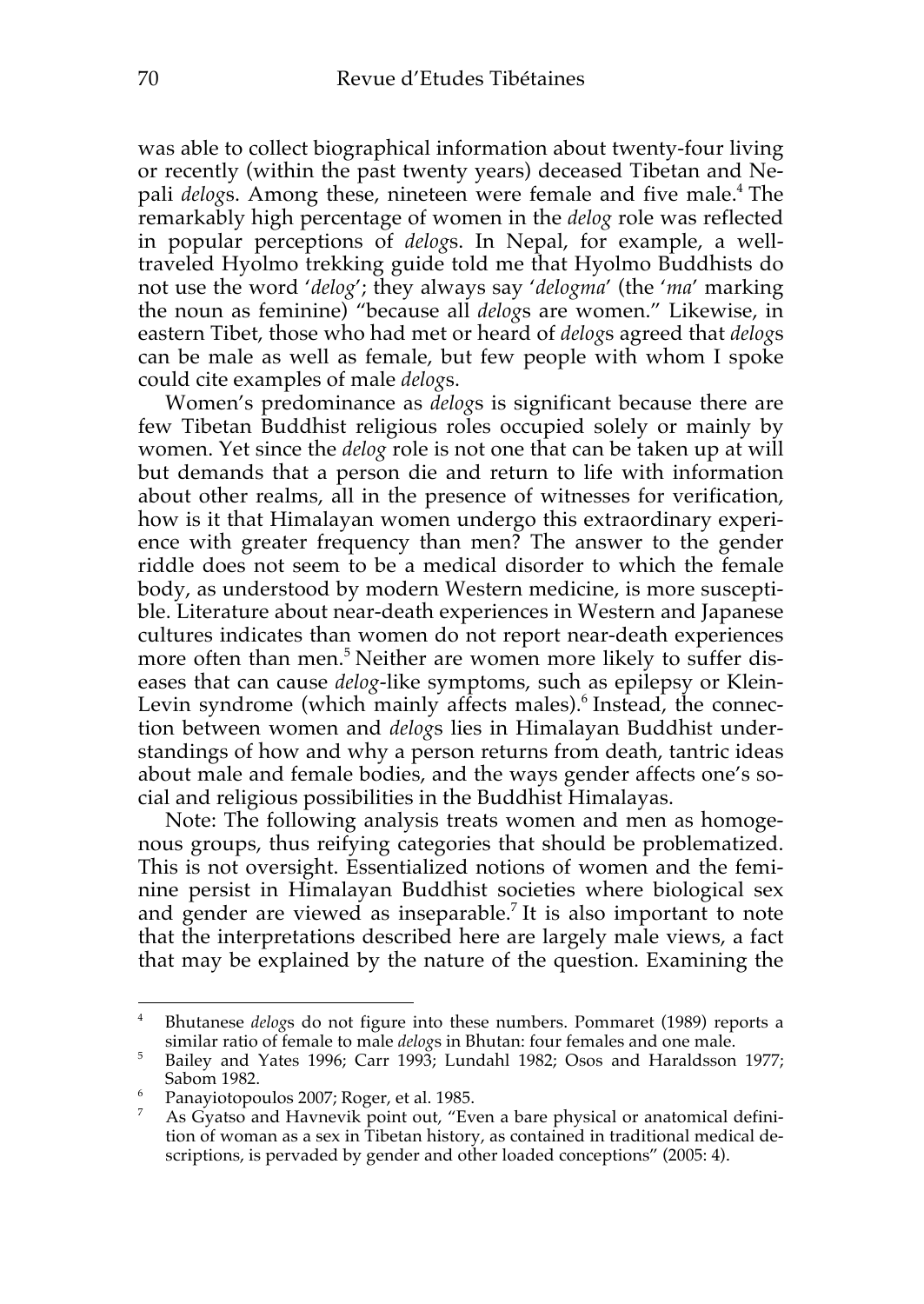relationship between *delog*s and women demands critical thinking, theorizing, and speculation, activities in which Himalayan women demonstrate less confidence. As Makley noticed in Labrang, asking nuns to participate in taped interviews "clashed with nuns' own sense of illegitimacy as authoritative exegetes" and "challenged their 'structural muteness.'"8 Makley sought to overcome this obstacle by soliciting stories and gossip from nuns, as opposed to philosophical explanations. Similarly, as opposed to issues of how and why, which women chose to avoid, the detailed *delog* life-stories that I collected, even those concerning men, were narrated to me, eagerly and enthusiastically, by women. (For their part, *delog*s were unconcerned with issues of sex and gender and did not speculate as to why there are more female than male *delog*s.)

#### *Gendered Personalities and Sexed Bodies*

Reporting on the Qinghai Tibetan region of China, Makley writes that "sex differences were seen to produce different mind-body relationships and to result in basic proclivities that differentiated male versus female abilities."<sup>9</sup> The perceived effects one's biological sex has on one's personality is perhaps the most straightforward emic explanation for the link between *delog*s and women. According to this line of thought, the personality and character traits a person must have in order to be sent back to life as a *delog* are linked to positive stereotypes of women.

Himalayan Buddhists share a widespread conviction that men and women "think differently." A university professor in Xining cited this cognitive variation to explain the link between *delog*s and women. "Men are decisive," he told me. "For men, whether or not to do something is simple. Comparatively, women's minds are tranquil, and they take more time when considering what to do." This disparity between men's and women's minds is said to entail gendered moral and spiritual aptitudes: women are patient, whereas men have short tempers and are quick to engage in violence. Other informants described women as sincere, spiritual, and having "pure hearts," as opposed to men who do not engage as often in religious practices. Informants drew from these gender stereotypes to explain a person's likelihood of becoming a *delog*. "Those who have great sins can't be *delog*s," the professor explained. "Women don't usually

<sup>1999: 185.</sup> 

<sup>9</sup> 2005: 269. See also Rajan 2015.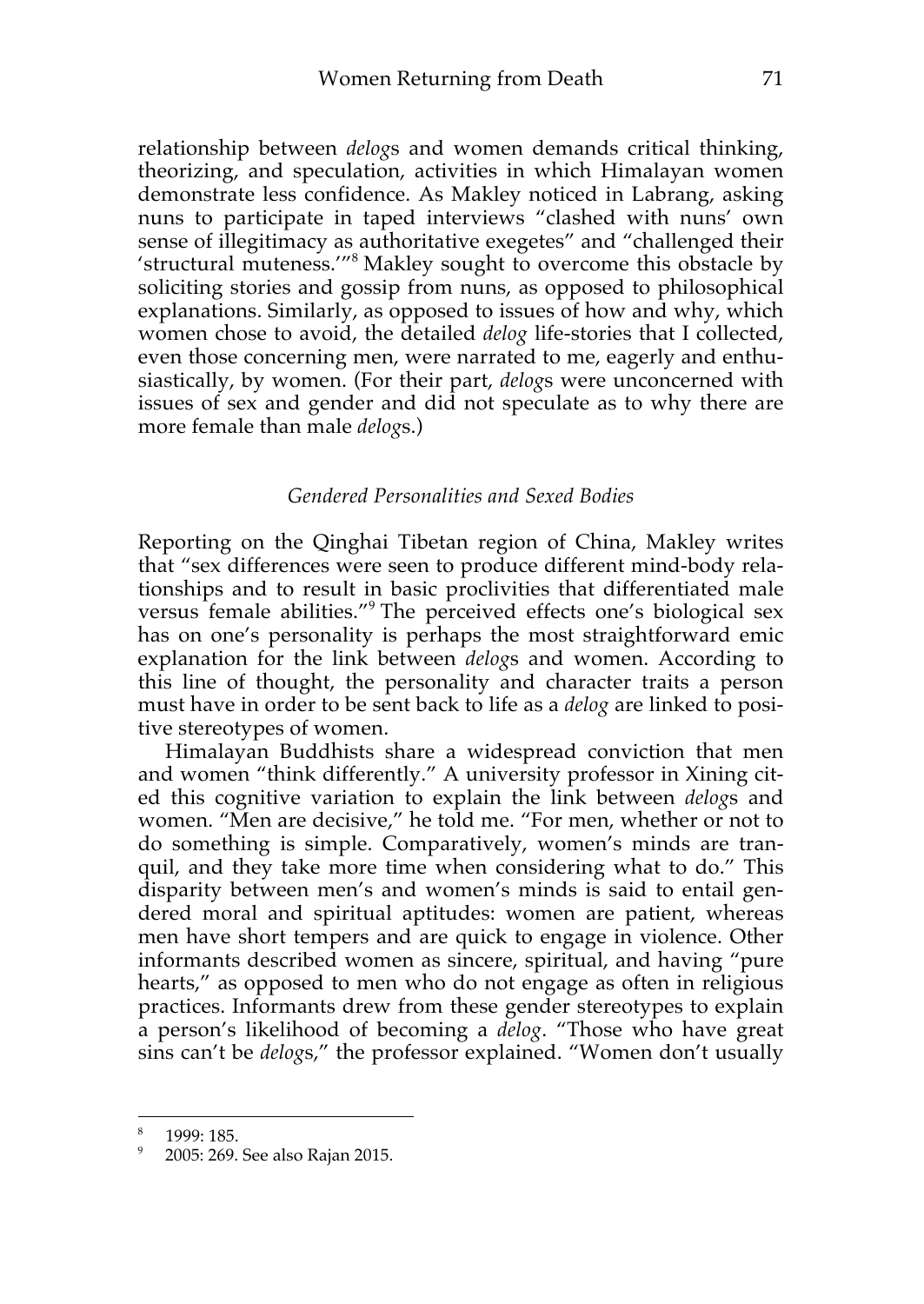commit the five inexpiable sins.<sup>10</sup> This is why *delog*s are usually women and rarely men."

Although it is rare for anyone, male or female, to murder a parent or harm a monk, reports of men killing or seriously injuring each other in drunken knife fights and stories of husbands abusing their wives are ubiquitous throughout Tibet and Nepal. Likewise, the observation that women are more dedicated to Buddhist practice than men has been well-documented by ethnographers of Himalayan societies, and the idea that women are more religiously minded than men finds evidence in contemporary behaviors.<sup>11</sup> Among the group of Hyolmo Buddhists with whom I gathered one Sunday to read *maṇi* prayers, with one exception, all were middle-aged and older women. When we finished the recitations and the lama began to read the biography of *delog* Lhame Lhamchung (Lha mo lham gcung), nine women stayed to listen. The audience was thus entirely female, and the lama told me that it had been a group of women who commissioned and paid for the painting (*thang ka*) that he used to illustrate Lhame Lhamchung's story. Men, on the other hand, are known for drinking and playing cards, and the task of butchering animals falls to men, saddling them with the negative karma that results from killing. This relates to *delog*s because it is a person's positive karma and potential benefit to others that persuades the Lord of Death (Gshin rje chos rgyal) to dispatch him or her back to the human world. Because women are seen as maintaining a more positive karmic balance and engaging in more devotional activities than men, there is an expectation that women will more often be sent back to life as *delog*s.

Alongside the positive feminine qualities that the topic of *delog*s elicits is a belief that women are more sensitive and emotionally delicate than men. At a Hyolmo funeral in Kathmandu, I was sent away from the cremation site, along with the rest of the women and the children, before the lighting of the pyre. When I asked why women are not allowed to attend a cremation, a monk answered that unlike men, who are brave, "women might have nightmares." Ironically, this perceived female weakness, namely, a tendency to succumb to one's feelings, provides women with another advantage for acting as *delog*s. The responsibilities of a *delog* necessitate a capacity to feel deeply and a willingness to convey emotion. Effective *delog*s must be able to communicate not just the facts but the affective quality of

 $\overline{a}$ <sup>10</sup> The five inexpiable sins (*mtshams med pa lnga*) are killing one's father, killing one's mother, killing an *arhat*, drawing blood from the body of a buddha with cruel intention, and causing a rift in the Sangha.

<sup>11</sup> Gutschow 1998: 320; Majupuria 1990: 143, 236; Padma'tsho 2014: 187.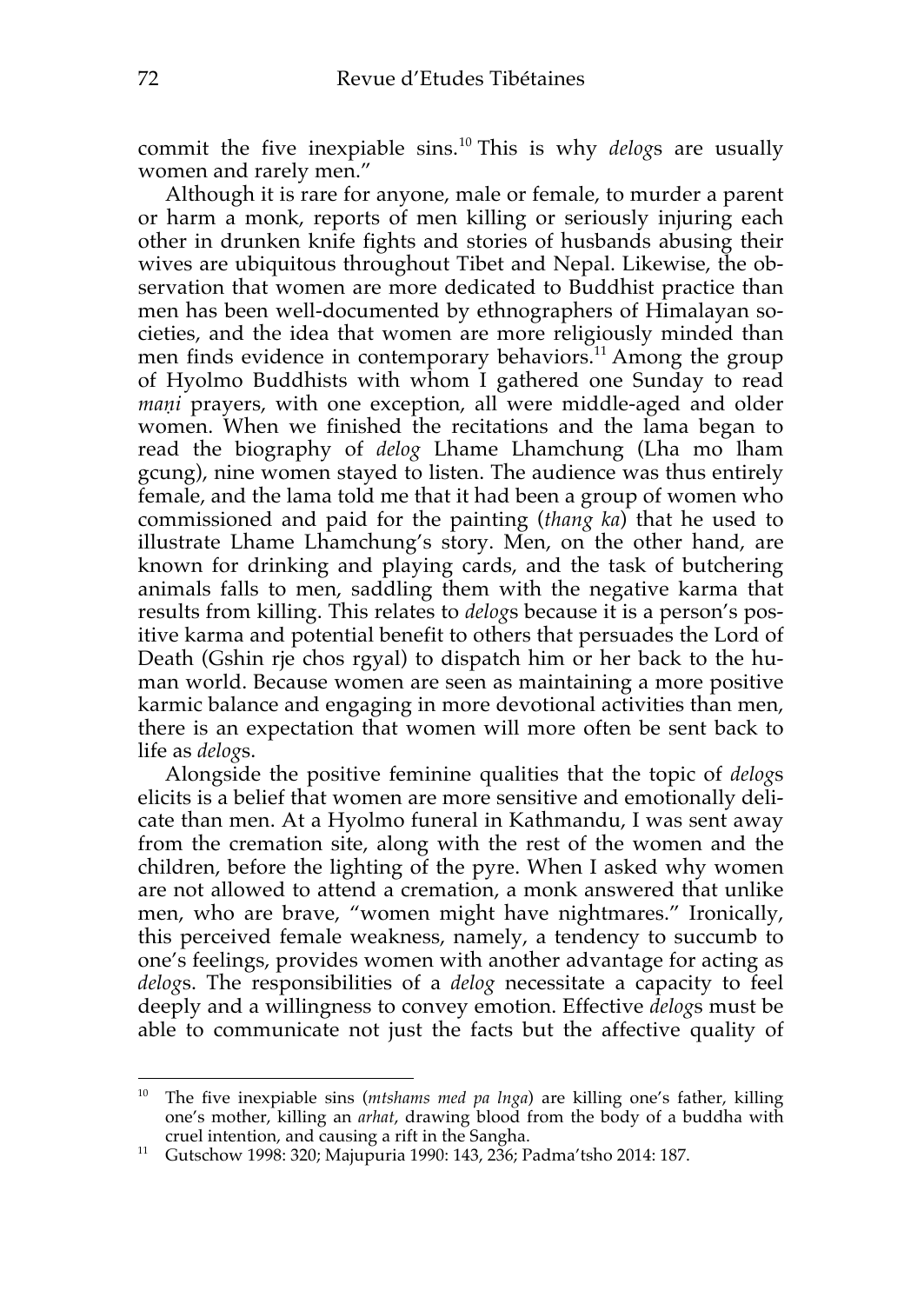their experiences as they relay what they saw and heard during their journeys through the lands of the dead.

I came to appreciate the importance of empathy and expressiveness to successful *delog* practice when I met the *delog* Kunzang in Golok. <sup>12</sup> Upon mention of her *delog* experiences, she burst out crying. Later, she explained her weeping as brought on by memories of the suffering she has witnessed on her tours of the intermediate state between death and rebirth. I was moved by her outburst, and as I reflected on the incident, I realized the significance of emotional displays to the authenticity of a *delog*'s tales as well as to the larger soteriological goal of discouraging people from evil and inciting them towards virtue. When I discussed the incident with my Tibetan assistants, they cited Kunzang's tears as evidence that her words were true. In this case, the perceived masculine traits of controlling one's feelings and always speaking rationally turn out to be hindrances to the *delog*'s task, leaving women, who are believed to "have more emotional energy than men,," to excel in the role of *delog*. 13

Along with the belief that the sex of one's body influences one's behaviors and inclination towards religious practice, Himalayan Buddhists speak of women being more "open" than men. In Kunzang's case, this openness can be interpreted as her readiness to express her feelings. Other times, openness can refer to sharing power and information. According to the assessment of an educated and articulate Hyolmo monk, "If women were allowed to receive all of the [Buddhist] teachings like men, they would share them freely with everyone... and would not withhold them out of desire for power." In a similar vein, scholar Tulku Thondup described women as "by nature… mentally and spiritually open" and related this unguardedness to the probability of their becoming *delog*s. 14

Yet another interpretation of women's "openness" lies in sexed characteristics of the female subtle, or yogic, body. As women and men are endowed with different physical bodies, they are also said to possess different subtle bodies. In particular, the channels of a woman's subtle body are said to be more open than those of a man's, an idea that has a long history in Indian tantric traditions. <sup>15</sup> Open

<sup>&</sup>lt;sup>12</sup> All names are pseudonyms.

<sup>&</sup>lt;sup>13</sup> Havnevik 1990: 148. In his biography of *delog* Dawa Drolma, Chagdud Tulku writes that her eyes overflowed with tears when she described the miseries of the lower realms (Dawa Drolma 1995: vii). I am not aware of accounts of male *delog*s that mention the *delog* crying or otherwise displaying strong emotion.

<sup>&</sup>lt;sup>14</sup> Personal communication,  $11/16/2008$ .

<sup>&</sup>lt;sup>15</sup> Havnevik 2002: 280; Gyatso and Havnevik 2005: 21. Silburn summarizes the Kaśmiri Śaivite view: "A man's *nādi* [channels] are narrow, rigid, and not easy to expand," while "what characterizes woman is the expansion of the central way: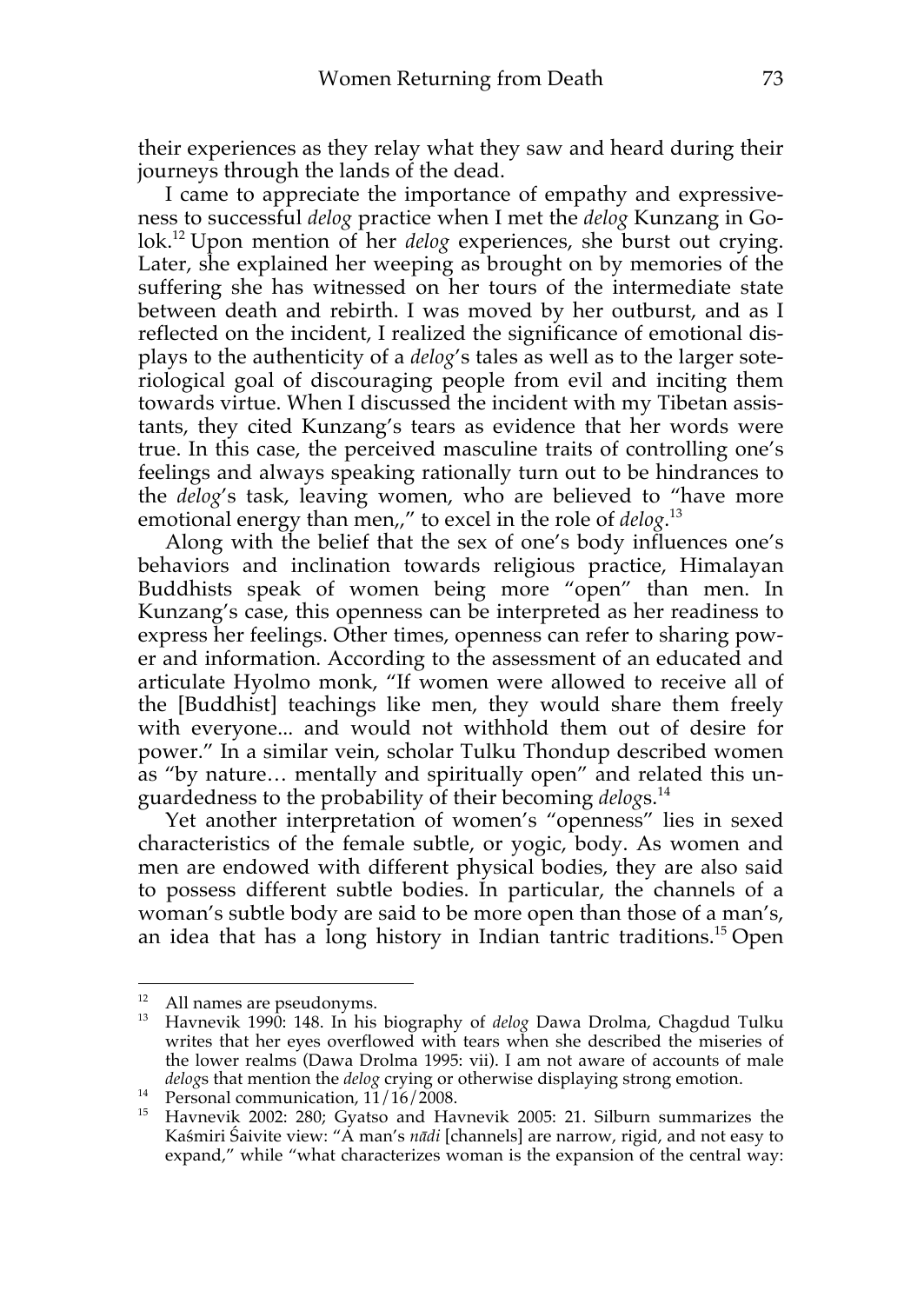pathways through the subtle body are believed to facilitate meditation and make a person susceptible to spirit possession. Relevant to *delog*s, expanded channels make it easier for one's consciousness to leave the body to journey in the intermediate state and to return to the body so that the *delog* revives. Female bodies, possessing open and expanded energy channels, are therefore more conducive to *delog* experiences than male bodies which have more constricted pathways.

A slightly different version of this idea was voiced by a Dzogchen practitioner-monk in Golok. He described the difference between men's and women's channels in terms of speed and then explicitly linked this to the facility with which the consciousness can exit and re-enter the body: "Women's channels are very quick, very fast. For women, the consciousness (*rnam shes*) comes out easily; it's easy for it to come out and for it to return... A man's consciousness comes out more slowly. For men, it's difficult." To clarify, I asked him to characterize the channels of a *delog*'s subtle body. "A *delog*'s channels are quick," he replied. This reference to speed is surprising unless we remember the limited time frame within which *delog* operate. Hyolmo Buddhists tell the tale of a well-known *delog* whose impatient son threw her body onto the funeral pyre too early. After her corpse started to burn, her voice cried out, scolding her son and lamenting that now she would be unable to return to her body and thus to life. As this story illustrates, to revive as a *delog*, one's consciousness must re-enter the body "quickly," or there may be no body to come back to. $16$ 

The accounts of the relationship between *delog*s and women we have examined so far draw from relatively positive characterizations of women and the feminine. How can stereotypes that depict women as creating more good karma than men and being better suited to transmit messages that will encourage others towards virtue be reconciled with the unfavorable and condescending portrayals of women that are ubiquitous in studies of Buddhist women?<sup>17</sup> One could argue that informants did not speak negatively to me about women because I am both a woman and a Westerner, that is, someone who

in her, the energy of the center… as well as the womb, is in constant expansion" (1988: 175).

<sup>&</sup>lt;sup>16</sup> See also the 17<sup>th</sup> c. story of Sangye Chödzom (Pommaret 1989). The Hindu practice of cremating immediately after death is cited by Buddhists in Nepal as the reason there are no Hindu *delog*s.

<sup>17</sup> Aziz 1987; Gellner 1994; Gutschow 1998 and 2004; Havnevik 1990; Huber 1994;<br><sup>17</sup> Aziz 1987; Gellner 1994; Gutschow 1998 and 2004; Havnevik 1990; Huber 1994; Makley 2002; Padma'tsho 2014; Reis 1983. In his interviews with Kathmandu Newars on the subject of witches and spirit-mediums, Gellner was told that women are morally weaker and have more negative karma than men (1994: 39).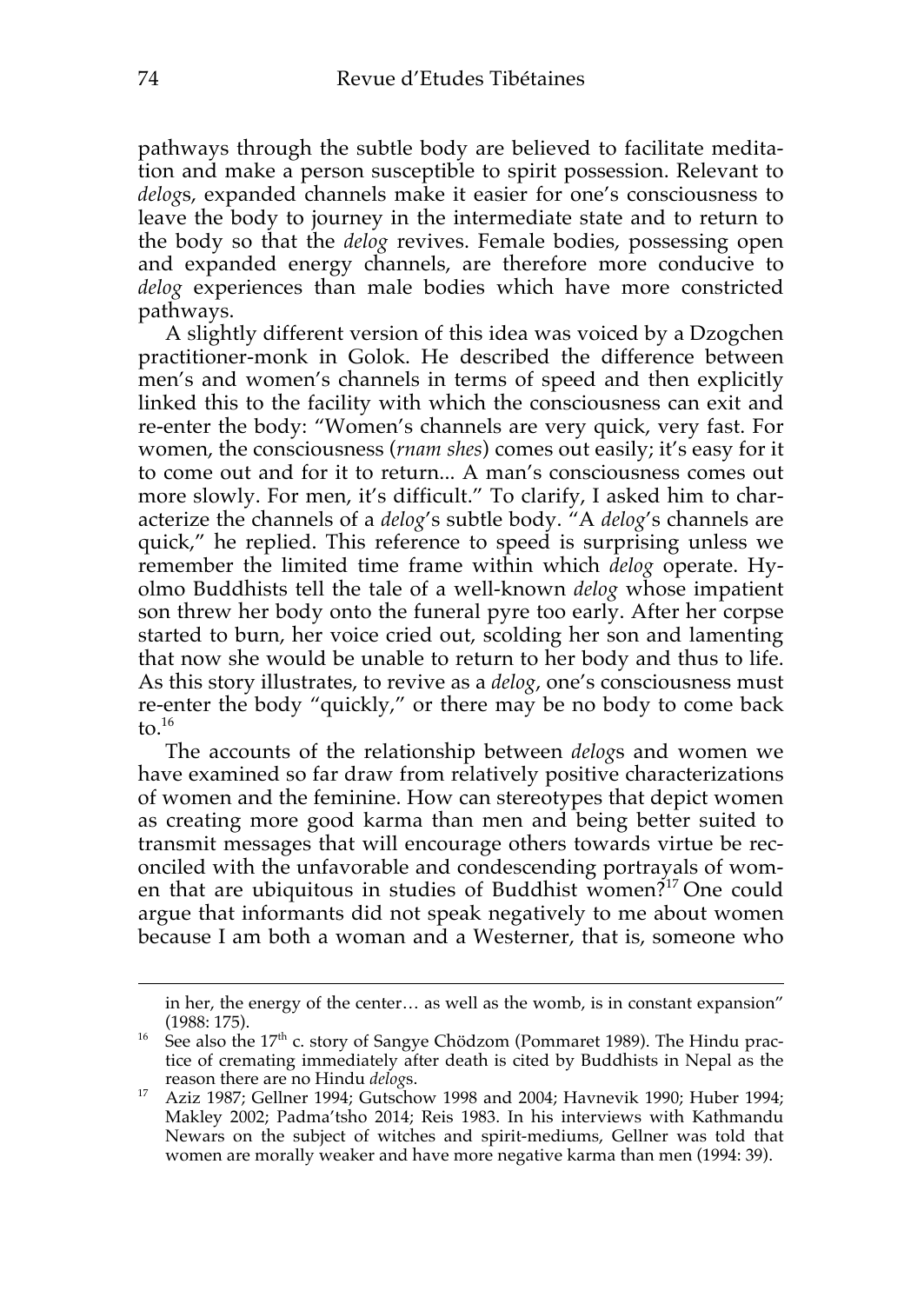likely values gender equality. While this may have influenced some people's comments, I do not believe it was a significant factor in their responses. Most of the scholars who have recorded negative attitudes towards women have been female, and I routinely encountered disparaging comments about women during previous research on Buddhist nunneries in Nepal.

The reason I did not encounter disparaging views of women when asking about *delog*s more likely stems from the difference in subject matter. Many of the existing studies of Himalayan Buddhist women have been studies of female monastics. But a *delog* is a very different figure from a nun. Whereas nuns represent a challenge to the hegemony of male monasticism, *delog*s pose little threat to male control of institutions and practices. Furthermore, in criticizing nuns, people must reference their uniquely female characteristics or risk also disparaging monks and monasticism in general. Questions about *delog*s, on the other hand, are not unavoidably gendered. Because the *delog* role is not exclusive to women, people who are critical of *delog*s can express their skepticism without referencing gender. In fact, informants who were dismissive of *delog*s often ridiculed Nyingma and Dzogchen practices or areas of Tibet where the Nyingma and Dzogchen traditions predominate (i.e., Golok) instead of targeting women in their critiques. In addition, because *delog*s occur mostly in Nyingma and Dzogchen communities, those who knew the most about *delog*s and were thereby the principal informants of this study were Buddhists associated with Nyingma and Dzogchen teachings, teachings that maintain a relatively appreciative view of women and allow for greater female authority. In particular, the respected female figure of the *khandroma* (*mkha' 'gro ma*), prominent in Nyingma and Dzogchen practice communities, was frequently cited in discussions of *delog* and gender.

#### *Delogs and Khandromas*

Although Buddhists in Tibet and Nepal often cannot explain why most *delog*s are female, they are sure of the empirical fact. When pressed to come up with an explanation for women's greater representation as *delog*s, the majority of informants referred to other gendered religious roles, specifically the male figure of the reincarnate lama (*sprul sku*) and the female figure of the *khandroma*. In the words of a young tour guide in Xining, "A *khandroma* is female, right? That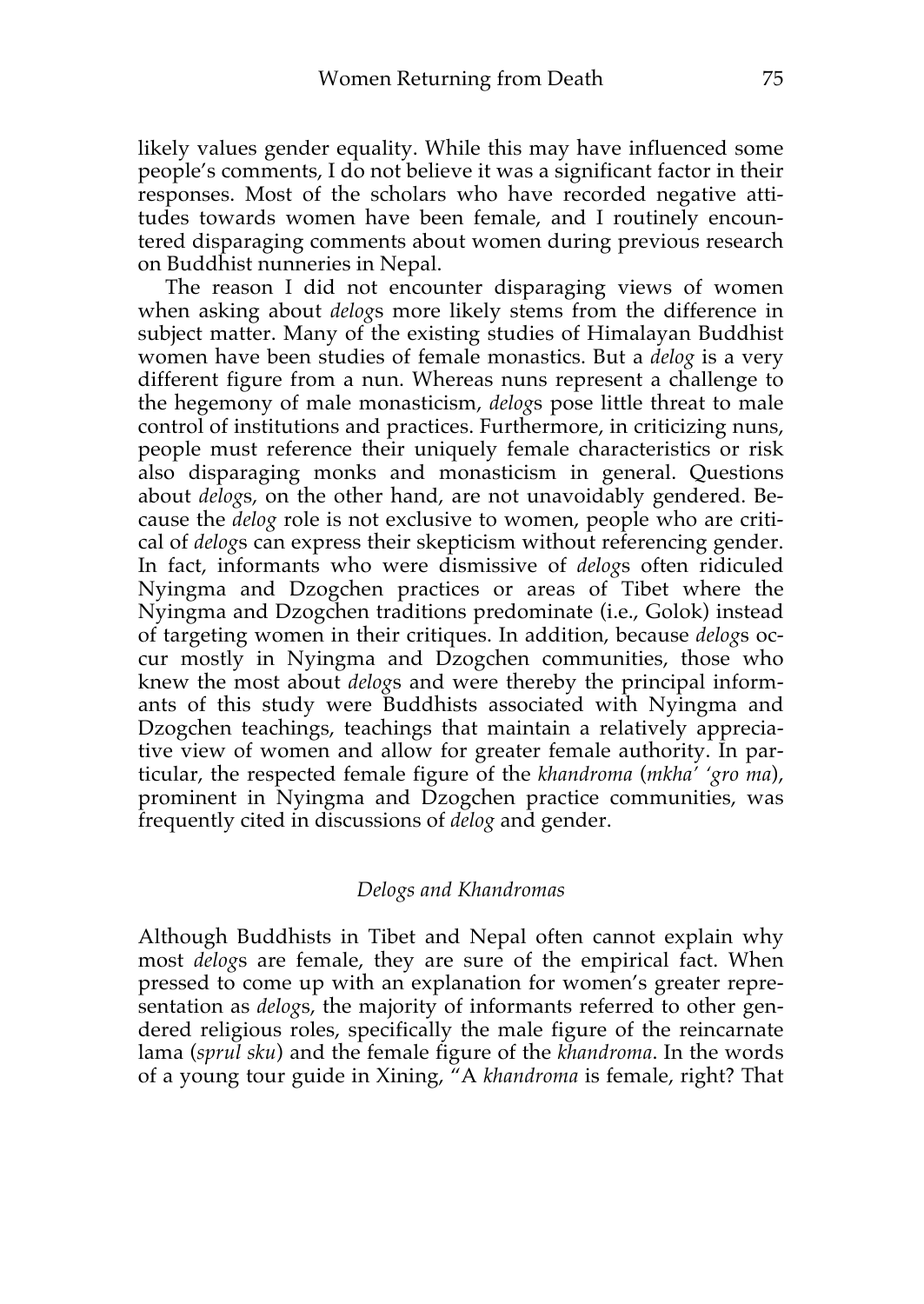is why most *delog*s are female."<sup>18</sup> The association between *delog*s and *khandroma*s is so strong that when I encountered people who were unfamiliar with the term *delog*, the mention of *khandroma*s would help them understand what I was asking about. The nature of the relationship between *delog*s and *khandroma*s and the bearing that *khandroma*s being female has on *delog*s being female, however, was a question informants struggled to articulate. As we will see, the connection is not straightforward, and the various parallels between *delog*s and *khandroma*s reveal both positive and negative ideas about women and the feminine.

Like *delog*, *khandroma* (Sanksrit *ḍākinī*) is a somewhat indeterminate category that admits of various interpretations. In many cases, the title '*khandroma*' indicates a woman who possesses some unusual quality or ability, such as access to information that ordinary people do not have. When I showed a young tour guide in Xining a photograph of a female *delog* wearing a burgundy robe and large amulet box and clutching a massive prayer wheel, he commented that she looked like a *khandroma*. "Is she? Maybe she does divination. Does she? Maybe she predicts the future by looking at a mirror. Maybe she reads the scriptures every day, more so than other people. Does she do that?" he asked before offering his own understanding of what defines a *khandroma*. "People come to her to ask something about the future, and what she says is reliable," he explained, comparing *khandroma*s to diviners. This understanding of *khandroma*s is prevalent in Yushu where villagers consult the local *khandroma* about their deceased kin, a process known as "asking the door of rebirth" (*skye sgo zhu*). In these cases, *khandroma*s function like *delog*s in that they provide information about individuals' rebirths.

Reporting the fate of the recently deceased is not, however, an exclusively female endeavor. Many male religious figures perform divination, and lamas are said to be able to utilize their clairvoyance to see people's rebirths. In these cases, the ability to offer information about the deceased does not lead to comparisons with *delog*s. Why not? A young Nyingma monk answered this question in three words: unlike *delog*s, "lamas don't travel." *Khandroma*s, on the other hand, do. This characteristic of *khandroma*s is reflected in the literal meaning of the term '*khandroma*': a female (*ma*) who goes or moves (*'gro*) through space (*mkha'*). According to this understanding of *khandroma*s, like *delog*s who leave behind their physical bodies to embark on tours of the postmortem states, *khandroma*s abandon their

<sup>18</sup> Paul also reports an association between *delog*s and *khandroma*s among Sherpas in Solu-Khumbu (1976: 143). As far as I know, there is no tradition of recognizing *khandroma*s among Nepal's Hyolmo or Tamang populations.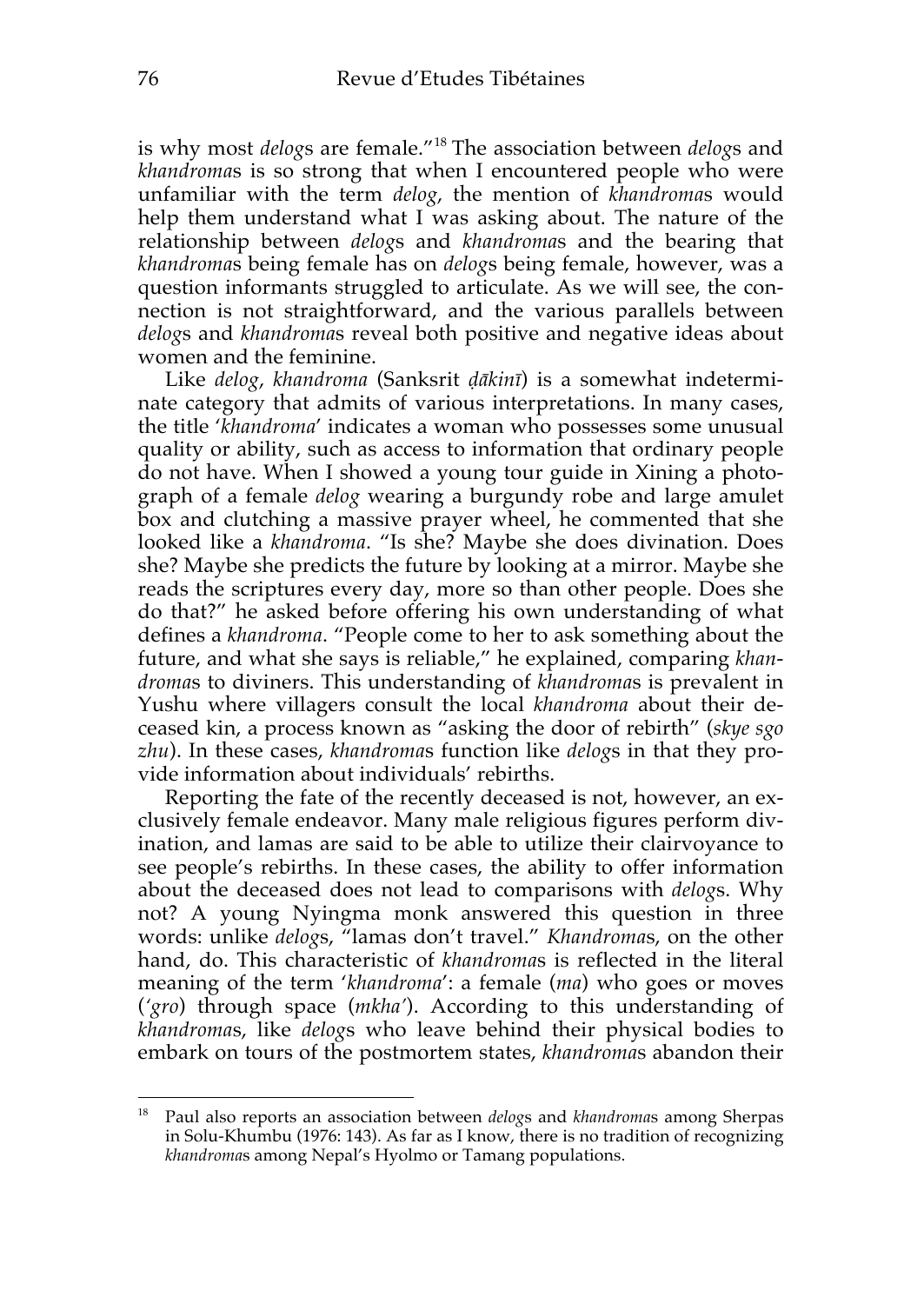corporeal forms to, according to the monk, "visit hell... [to] see who is suffering and bring back messages." This surprising description of *khandroma*s was echoed by a senior lama from Shachung Monastery who claimed that "a real *khandroma* will have the power to [die and] return to life." It follows that, in a university-educated young man's words, "*delog* is a kind of *khandroma* behavior": both *delog*s and *khandroma*s undertake extraordinary journeys to other realms and return to share their experiences.

Here is where we begin to understand the connection between *delog*s and *khandroma*s and another reason *delog*s are expected to be female. In tantric Buddhism, relaying messages and acting as a gobetween have long been depicted as tasks appropriate for women. In Indian tantric texts, the "celestial messenger" (Skt., *dūtī*) who brings inspiration and wisdom to her yogic partner is female. Likewise, in the *Cakrasamvara Tantra*, the yogi's muse, his female consort, is alternately called *khandroma*, *yoginī* (*rnal 'byor ma*), and messenger (*pho nya mo*).19 The last title, "messenger," is especially relevant to *delog*s because, as Kunzang pointed out, a *delog* is simply "a postal worker," someone who delivers news.<sup>20</sup> Likewise, in Tibetan tantric sources, we find women, both human and divine, serving as facilitators and "bridges" for male religious figures.<sup>21</sup> When we consider what *delogs* (and many *khandroma*s) do and realize that the task of relaying information from one party to another is gendered, the connection between women, *delog*s, and *khandroma*s begins to make sense. Both *delog*s and *khandroma*s share a predilection for journeying to other realms and they return with messages, a task associated with wom $en<sup>22</sup>$ 

<sup>19</sup> <sup>19</sup> See Wayman (1990) for a description of female messengers in Sanskrit and Tibetan-language Tantras.

<sup>&</sup>lt;sup>20</sup> Holmberg (1983) has argued that the function of the Tamang shaman (Tamang Holmberg (1983) has argued that the function of the Tamang *bompo*) is feminine since it is a mediating function and the mediators in Tamang society are women. Relatedly, according to Diemberger (2005), all oracles in the Nepal Himalaya south of Dingri are women, and in this region, being an oracle is a female role. Anecdotally, the accounts I heard of someone becoming possessed by and thus serving as the mouthpiece of the spirit of a deceased person (*shi 'dre*) were all stories of women. 21 Gyatso and Havnevik 2005: 20.

 $22$  It is worth asking whether checking up on the dead, a form of continued caretaking, is also a feminine task? In terms of the *delog*s' clientele, Pommaret (1989) noted that it was mainly women who attended the *delog*s she interviewed in Bhutan. Based on my fieldwork, among individuals who have personally consulted a *delog*, women outnumber men two to one. This ratio cannot be given too much weight, however, because in several cases the *delog* the patron consulted lived in a remote location, and women mobilized men to make the journey. It was therefore a man who met the *delog* and requested the information, but he was sent by and reported back to a woman. Since *delog*s are not the only reli-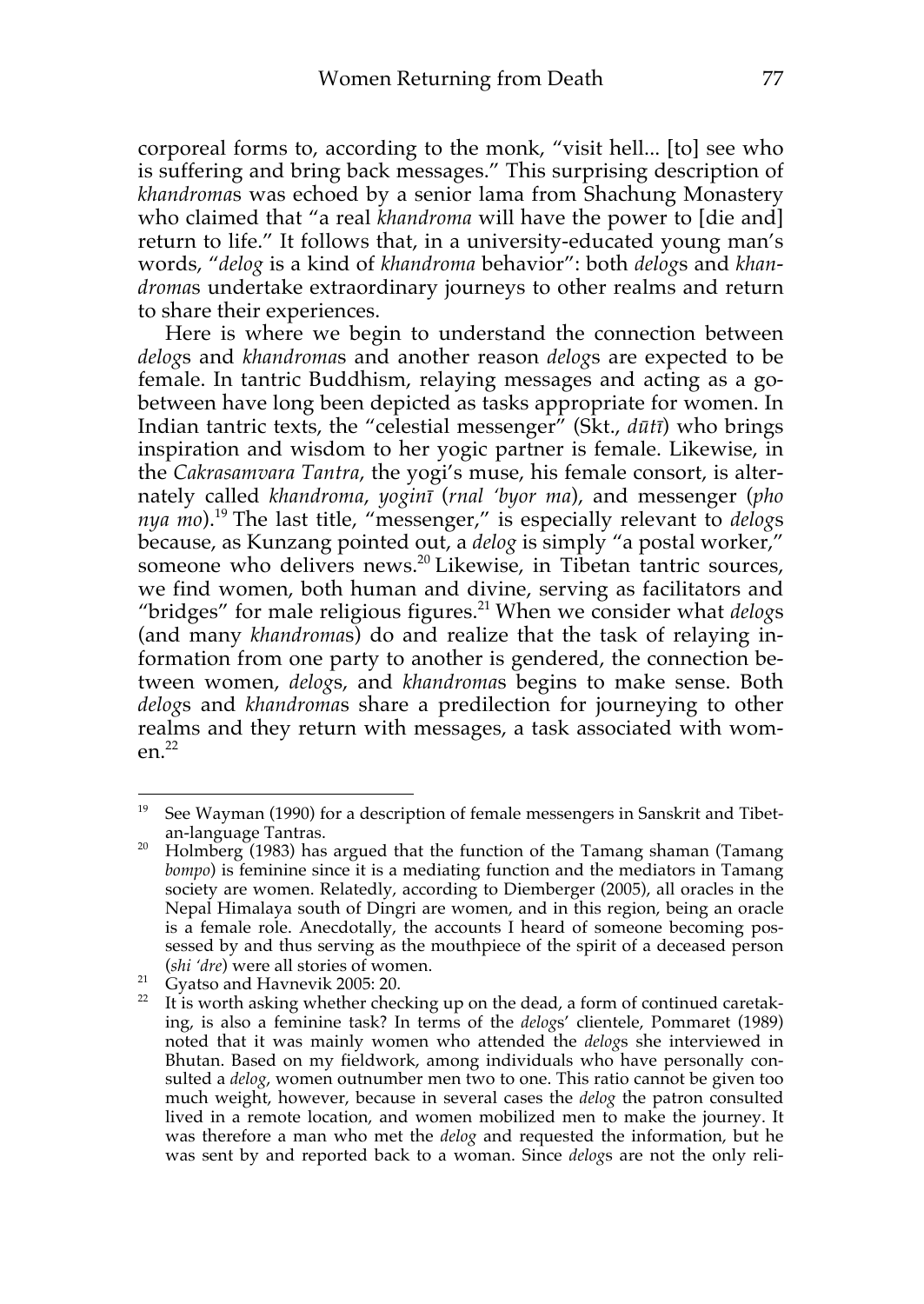In Golok, an outspoken lama lectured me about the gendered nature of Tibetan Buddhist religious roles when I asked him to explain why most *delog*s are female. "In order to understand why *delog*s are women… you have to understand method and wisdom," he told me. "You have to understand the nature of assistance." He illustrated these concepts by describing the relationship between *khandroma*s and Treasure revealers (*gter ston*):

The men, the Treasure revealers, have the responsibility to bring forth the Dharma and reveal Treasures. They're sent from a Pure Land with the responsibility to spread the Dharma and give blessings. The work of Treasure revealers is to spread and practice new Dharma... No lama can reveal a treasure by himself; he must rely on a *khandroma* or a nun. If a lama finds a Treasure, he won't be able to retrieve if he doesn't have a *khandroma* or a nun to help him. *Khandroma*s are caretakers (*bdag gnyer*) of the new and old Dharma. They have the special ability to protect the new and other Dharma.<sup>23</sup> When lamas write Treasure texts, *khandroma*s have the ability to help them complete their work. That's the purpose of *khandroma*s – to help, to support the Dharma.

The lama's statement echoes a widespread Buddhist trend whereby men assume the active and creative tasks while women are assigned assistant, caretaking roles. <sup>24</sup> Attempting to summarize the lama's point, my assistant suggested: "A *khandroma*'s main power, her special task, is to support, not practice, the Dharma. In a similar way, *delog*s have power only to support the Dharma."

Indeed, when we compare *delog*s to male figures, such as lamas, we notice the limits of a *delog*'s abilities. Lamas can rescue a consciousness from hell and deliver it to a Pure Land, but *delog*s are unable to help those whose sufferings they witness in the lower realms. According to Kunzang, when another local *delog*, who is also a lama, visits hell, "he sings *maṇi*. When he sings *maṇi*, the cauldron tips over. He transports [the beings in the cauldron]." She also tries to do

gious figures consulted for birth signs (*skye rtags*), this data does not permit conclusions about the sex of people who request information about the deceased. It could be that women orient their questions towards *delog*s, who are also women, while men choose to consult lamas, who are also men.

One could also look at the sex of those who tell and retell *delog* histories. In my experience, the keepers of these stories are largely women. 22 Gyatso and Havnevik 2005: 20.

<sup>&</sup>lt;sup>23</sup> Cf. the Fourteenth Dalai Lama's statement that *khandromas* are "the female guardians of the Tantras" (Edou 1996: 103).

guardians of the Tanuas (Euron 1990, 1999).<br><sup>24</sup> Faure 2003: 125; Makley 2005: 270. This gendered division of labor can be traced to exoteric Mahāyāna as well as Tantric Buddhist texts that depict wisdom and emptiness as feminine and compassion and skillful means as masculine.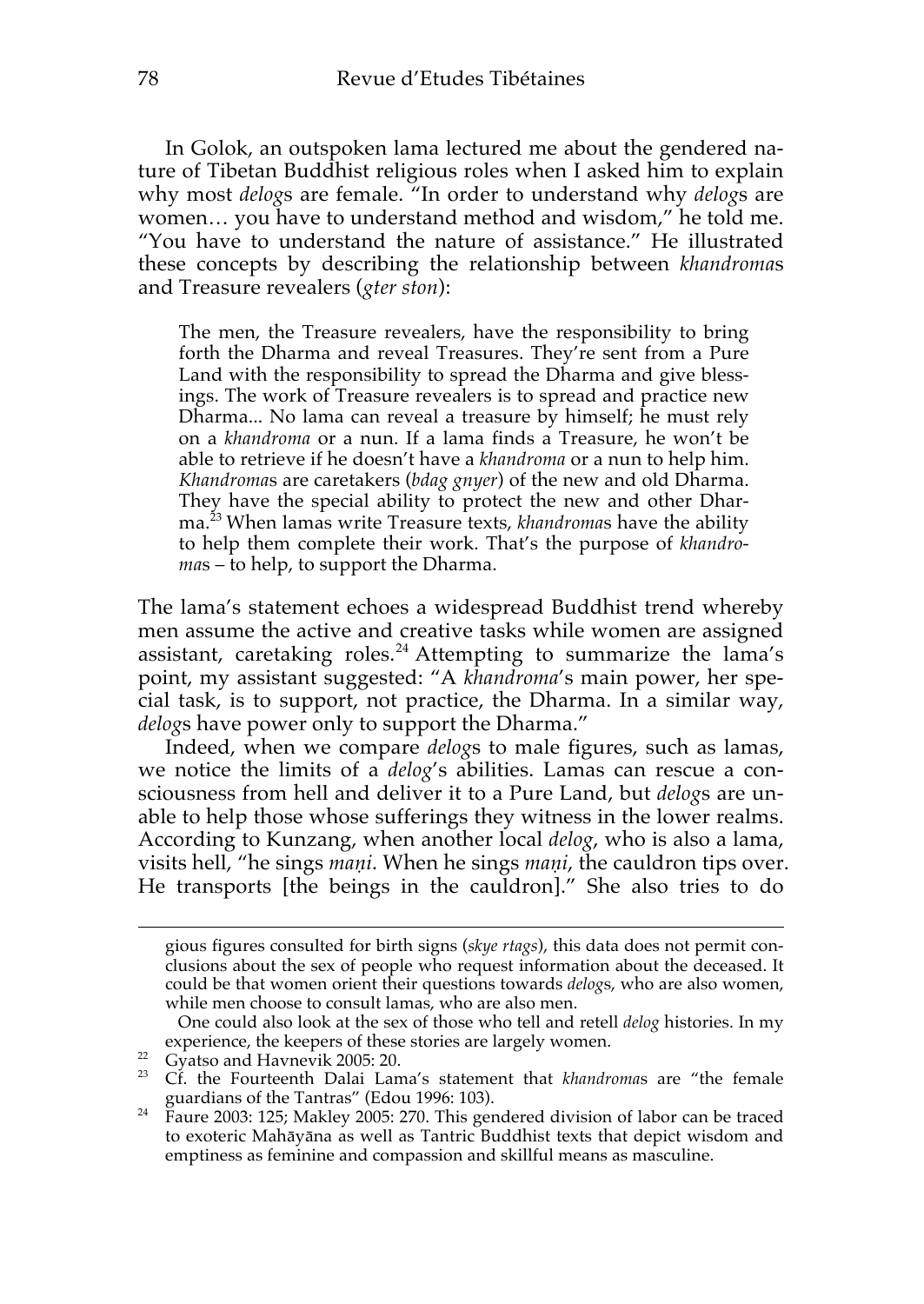something, striking the cauldron with her staff while her dog "runs around and barks." Unlike the lama, she is unable to lead the suffering to liberation. She can only witness their misery and report back to the living.<sup>25</sup> Looked at from this perspective, according to which *delog*s are powerless to alter the states of affairs they observe and can only relay information to support the activities of monks and lamas, the connection between *delog*s and women points towards limiting conceptions of women's abilities.

When considered from another point of view, however, the link between *delog*s, *khandroma*s, and women reflects more positive conceptions of women and the feminine. Most Tibetan Buddhist women who are known as *khandroma*s are believed to possess above-average spiritual capacities. In these cases, '*khandroma*' serves as a title and mark of respect. These *khandroma*s are sometimes viewed as divine females or human women who "possess the consciousness of gods" (*lha gyi rnam shes*). As a university-educated man in Xining explained, it is the exceptional nature of a *khandroma*'s consciousness that enables her to send it out of her body at will to travel to other realms. Indeed, among modern Tibetan *khandroma*s, a *delog*-like death experience sometime early in their life seems to be *de rigueur*. Sera Khandro (Se ra mkha' 'gro, Kun bzang bde skyong dbang mo, 1892- 1940), Dawa Drolma (Zla ba sgrol ma, 1908-1941), Sherab Zangmo (Shes rab bzang mo, b. 1932), and Palchen Lhamo (Dpal chen lha mo, b. 1960s) all report journeys to the intermediate state in their (auto)biographies.<sup>26</sup> In fact, the expectation that powerful (Nyingma/Dzogchen) female religious figures will undergo a *delog* or *delog*like experience is so prevalent that many Tibetans with whom I spoke insisted that the respected female teacher and *khandroma*, Tāre Lhamo (TA re lha mo, 1938-2002), had also been a *delog*.

In these cases, *khandroma*s and *delog*s are related in that, according to a monk in Golok, "if a person has a normal human consciousness, she won't be a *delog*. [A *delog*] must be someone who has the ability

<sup>&</sup>lt;sup>25</sup> Kunzang's testimony contrasts with Pommaret's (1989) report of Bhutan where a female *delog* told her that she could and did rescue beings from hell. I never met a *delog* who claimed to be able to do this and who was not also a (male) lama.

<sup>&</sup>lt;sup>26</sup> Sera Khandro's account of the intermediate state is found in Kun bzang chos nyid dbang mo, n.d. I am grateful to Christine Monson for sharing this manuscript. Because Dawa Drolma was recognized as an emanation of White Tara and enjoyed widespread respect "for her extraordinary powers as a lama," it seems her primary identity was that of *khandroma* (Dawa Drolma 1995: vii). Perhaps it is because "she was more famous for being a *delog*" that Chagdud Tulku chose the title *Delog: Journey to Realms Beyond Death* for her (auto)biography (Dawa Drolma 1995: vii). Sherab Zangmo's multiple death experiences are reported in Tshangs dbang dge 'dun bstan pa and Sku rgyab tshul khrims, n.d. I am grateful to Antonio Terrone for information about Palchen Lhamo.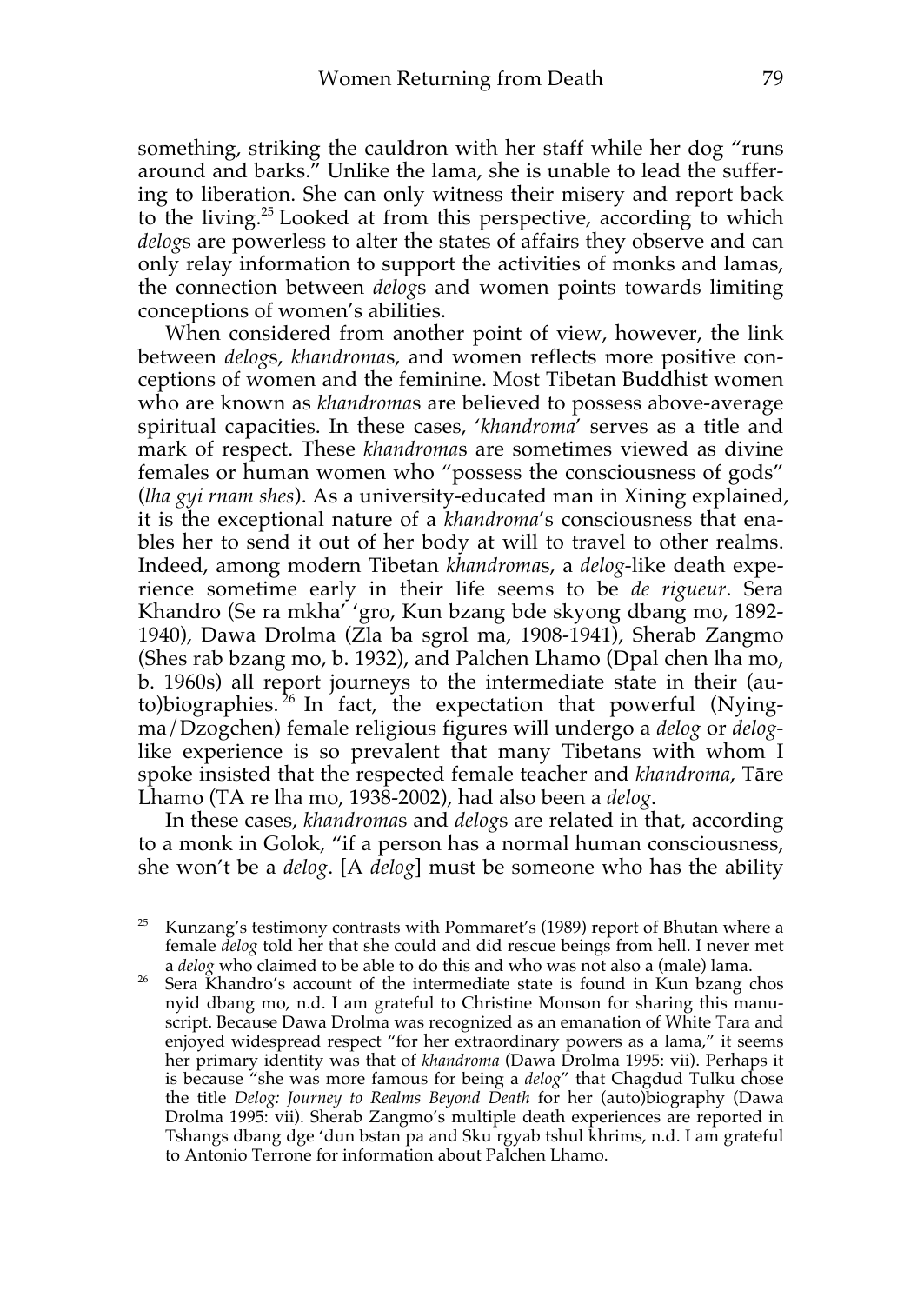to control her mind, to make it leave and return to her body." The idea that *delog*s control their death journeys contradicts the widespread conception of a *delog* as an ordinary individual who, due to past karma, undergoes an involuntary and uncontrolled death and return to life. The monk's description of a person who can eject his or her consciousness from the body at will coincides, instead, with Tibetan Buddhists' beliefs about the extraordinary powers of yogis, reincarnate lamas, and some *khandroma*s.

Not only do the life-stories of *khandroma*s often include death experiences, the confusion between *delog*s and *khandroma*s is furthered by the fact that female *delog*s may become known as *khandroma*s if they are highly esteemed in their communities. When I questioned him about a local *delog*, a writer in Derge explained that she was known, not as "*delog*," but as "*khandroma*":

According to you, we should call her a *delog*. But out of respect, people always call her "*khandroma*." First, she died and revived, [so she's] a *delog*. But, because after she became a *delog* she knew a lot of things, people call her "*khandroma*." When a *delog* knows everything, we call her "*khandroma*" out of respect, like we do for a lama's wife. So sometimes *delog*s become [identified as] *khandroma*s, due to people using a respectful word for them.

The life of a now-deceased *delog* in Amdo reflects this process. When I asked her grandson if she was called "*khandroma*" after her *delog* experience, he answered by commenting on *khandroma*s in general: "After she had made herself a better person (*sems pa de bzung btang nas*), everyone called her the emanation of a *khandroma*." We observe a similar process at work in the case of historical *delog*s. Lingza Chökyi (Gling za chos skyid) and Karma Wangdzin (Karma dbang 'dzin), two of Tibet's most well-known *delog*s, neither of whom seems to have been considered extraordinary before her *delog* experience, are referred to as *khandroma*s in some versions of their (au $to)$ biographies.<sup>27</sup>

 $\overline{a}$ <sup>27</sup> *Ye-shes mkha'-gro gLing-za Chos-skyid kyi 'das log sgrun yig: The Return from Death Experiences of gLing-bza' Chos-skyid* 1985 and Bya bral Kun dga' rang grol. n.d.

When *delog*s are respected as *khandroma*s, the two often share the further similarity of taking rebirth as part of incarnation lineages. Lingsa Chökyi, for example, returned as Delog Kunzang Chökyi Drolma (d. 1958) who then reincarnated as another female *delog* who lives today in Golok. Lingsa Chökyi is also believed to have taken rebirth in contemporary Bhutan as Delog Khandro Tayang, and Delog Karma Wangdzom (b. 1962) is believed to be the incarnation of the  $17<sup>th</sup>$ century *delog*, Sangye Chödzom, herself the reincarnation of Karma Wangdzin (Pommaret 1989). In Kham, Delog Sherab Chödron is considered the incarnation of Delog Dawa Drolma.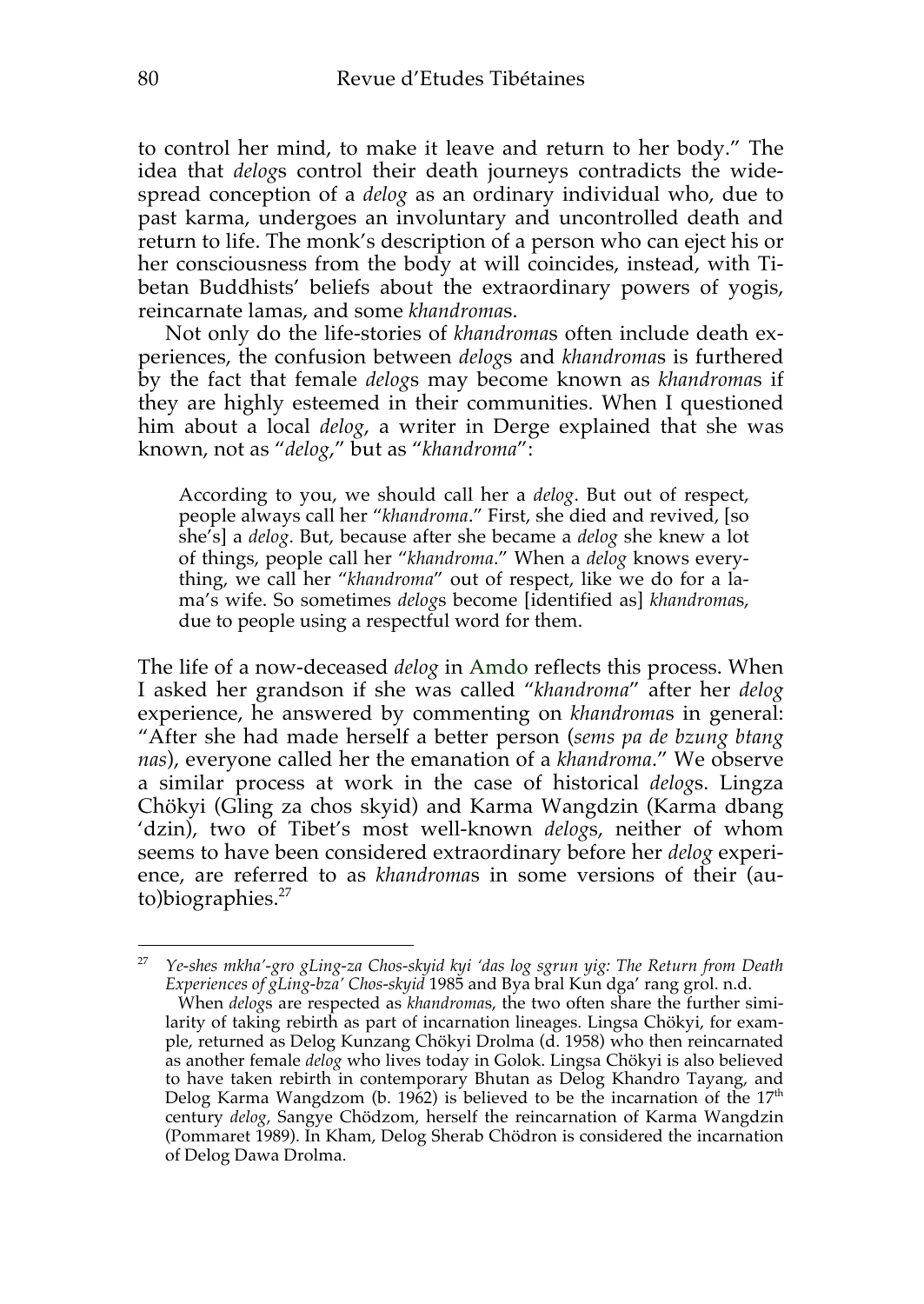#### *The Status of Women and Delogs*

In contrast to the emic explanations examined so far that present *delog* identity in largely positive terms, an etic analysis of women's predominance as *delog*s points to the marginal status that *delog*s occupy within the Tibetan Buddhist religious world. According to this perspective, the peripheral nature of the *delog* role makes it especially appropriate for Himalayan women given their disadvantaged status  $v$ is-à-vis men.<sup>28</sup>

Tibetan Buddhist societies have a long history of patriarchy and androcentrism. Perhaps as a result, scholarly literature amply documents that modern Himalayan women are less educated, less likely to occupy positions of power in their communities, and in many contexts, subservient to men.<sup>29</sup> This general observation was supported by the explanation a Hyolmo mother gave for a line in her text of daily prayers. We were reading together when we came to a verse referencing a '*skyes dman med pa'i khams*,' literally, a realm where there are no beings of low birth. The term *skyes dman* is also a common way of referring to women, and that is how my companion glossed it. "Somewhere that there are no women is a very happy place," she explained. "Women have to take on everyone's sins (Nepali *pāp*); they have to raise the children. This refers to a place where no one suffers as do women in this world."

Like Tibetan Buddhist women who are said, even by men, to endure more hardship and misery than their male peers, acting as a *delog* is described as a bothersome as well as physically and emotionally difficult task. Due in part to the tortures they witness and the typically sorrowful news that they must convey to the living, *delog*s portray their death experiences as unpleasant and often painful. Likewise, they depict their human lives as filled with suffering. As Kunzang narrated the events of her life, she emphasized the motif of misfortune as she related a prophecy the local abbot made at her birth. "Poor thing," he said. "Name her Kunzang. She will suffer greatly. She will suffer greatly, but she will benefit Tibetans." Indeed, Kunzang faced daunting challenges in her early life, from

<sup>&</sup>lt;sup>28</sup> The logic of this argument has been used to account for the high proportion of female spirit mediums in the Himalayas as well as women's prominence as shamans in South Korea and Buddhist-influenced regions of Siberia (Aziz 1978; Diemberger 1991, 2005; Hamayon 1994; Kim 2003; March 1979; Smith 2006).

Havnevik 2002 argues against this view. 29 Aziz 1987; Desjarlais 2003; Gutschow 1998 and 2004; Havnevik 1990; Huber 1994; Makley 2002; Padma'tsho 2014; Reis 1983; Prude 2014.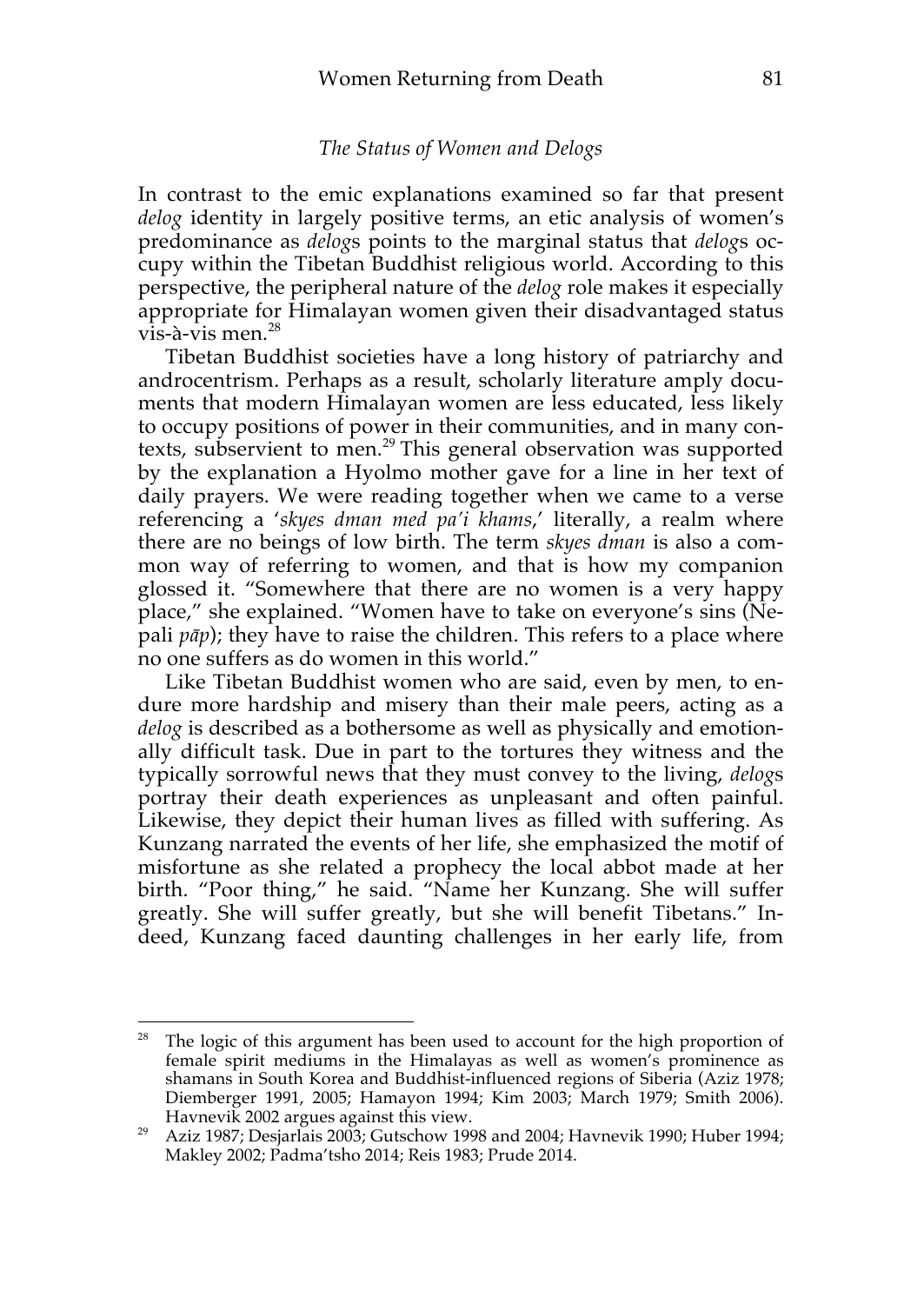nearly starving to death to being imprisoned by Chinese authorities.<sup>30</sup>

When Himalayan women first begin speaking of their postmortem journeys and interactions with the dead, they are usually dismissed as "crazy" and pressured to stop their "babbling." In an effort to prevent Drugmotso, a *delog* in Golok, from talking more about her experiences in the intermediate state, her family stuffed her mouth with rags. When she continued to speak, they tied her up in a wool bag and beat her such that she lost several of her front teeth. Even after a prestigious lama recognized her as a *delog* and commanded the family to stop their mistreatment, a man who was angry with an unfavorable report Drugmotso delivered about his father bound and drug her behind his horse. Similar stories of abuse are common across the Himalayas. Along with being verbally attacked, Hyolmo *delog* Evie recounted being branded with a hot iron. Circumstances supposedly got so bad for a Sherpa *delog* that she is said to have been "taken by God" when she was forty years old: "because she was mistreated, she didn't come back [from her last *delog* journey]. She stayed up there; she didn't return."

The autobiographical accounts that Kunzang, Drugmotso, and Evie related were stories of social ostracism and physical abuse. When we take their communities' skepticism and active discouragement into account, the path to recognition as and the role of *delog* is less than attractive. Himalayan women's lives, however, are expected to be difficult. Stories of women's suffering often begin with being sent away to a distant village to marry a stranger. In her new household, a woman labors for an unsympathetic mother-in-law and bears children for a husband who is not required to treat her kindly. For a woman seeking an alternative to the hardships of being a wife and mother, the options are extremely limited, and it is virtually unheard of for a single woman to live by herself unless she is a nun. Yet, because female *delog*s are expected to be celibate, recognition as a *delog* enables a woman to avoid marriage without having to live within the constraints of monastic life.<sup>31</sup> In addition, it affords her a remarkable degree of independence as well as economic benefits otherwise difficult for Himalayan women to obtain.

 $\overline{a}$ For a summary account of Kunzang's life, see Prude 2014.

<sup>&</sup>lt;sup>31</sup> Of the five female *delogs* whom I interviewed extensively, only one was a nun, but all five claimed to be celibate. In Nepal, Shantamāla swore that it was the Lord of Death himself who prohibited her, on penalty of rebirth in hell, from taking a husband. Such a threat, issued in the intermediate state by the one who would send her to her next rebirth, must have been difficult indeed for her parents to defy.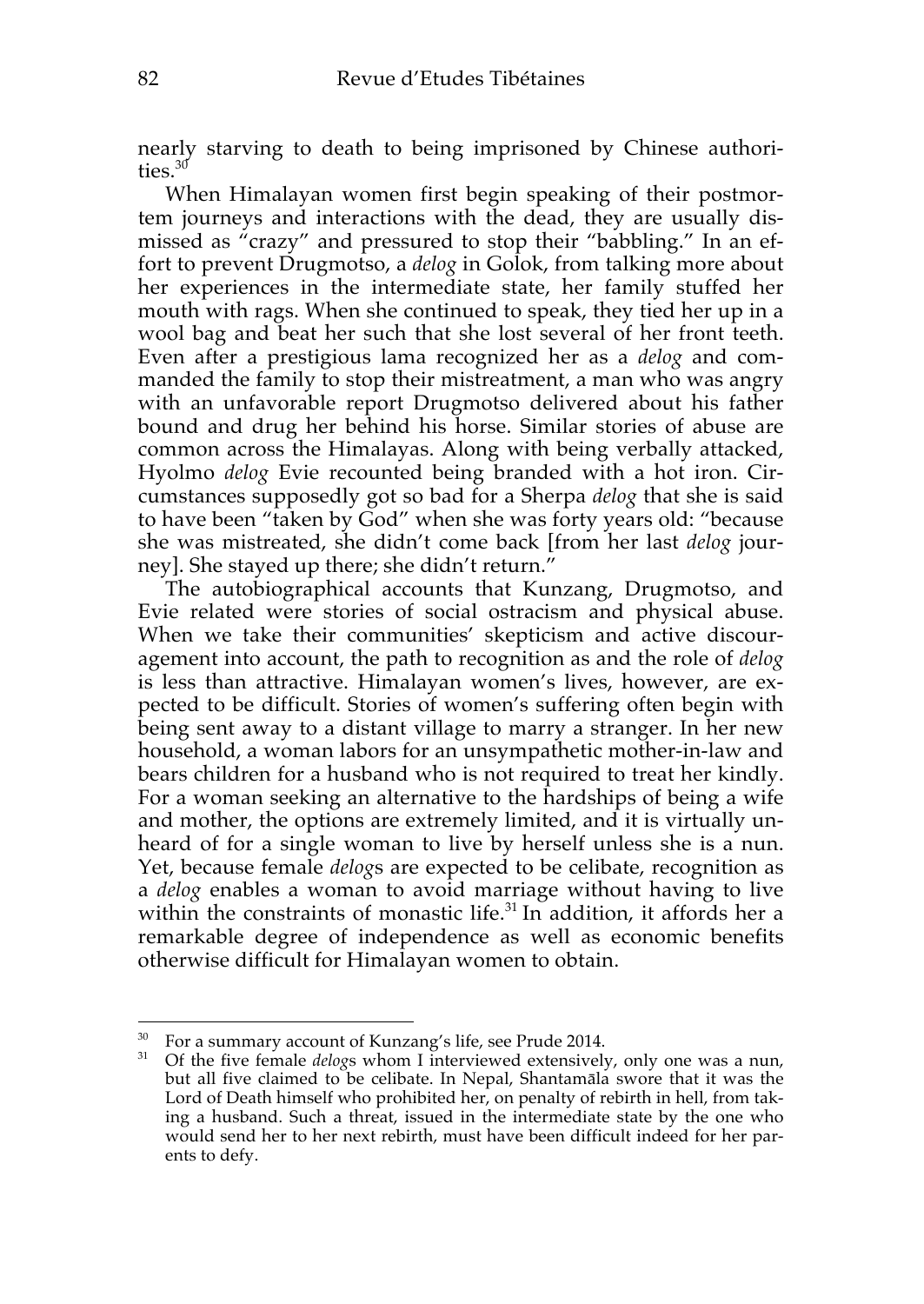The social and economic benefits that women stand to gain by being recognized as *delog*s are one of the factors that accounts for the high proportion of women in the *delog* role. Among the *delog*s I encountered, all had benefited significantly from their status as *delog*s: in Golok, Kunzang lived independently in a small house with her teenage son. Due to her renown as a *delog*, Drugmotso had avoided marriage altogether and was able to support both herself and an attendant as she moved her nomad's tent when and where she chose. At Yachen-gar, Sherab Chödron had her own room and a group of nuns who cooked and cared for her. She received teachings from the lamas that other nuns did not, and she had traveled to Chengdu and Beijing for medical treatment. In Nepal, Shantamāla had successfully eschewed being married and independently assumed possession of her parents' home. Finally, in Hyolmo, Evie's fellow villagers had built her a house and provided all her daily needs when they respected her as a *delog*. Since losing the confidence of her community, however, the stone and mud of her house had crumbled into ruins and she had been forced to rely on the reluctant hospitality of her nieces and nephews. Life was definitely better for her when she was regarded as a *delog*.

Drawing on Ortner's argument that males can just as easily be excluded from positions of power and economic advantage as women, Cuevas objects to applying the "phenomenon of marginality" to account for female *delog*s. <sup>32</sup> Certainly, men are not guaranteed power or privilege, and men do seek recognition as *delog*s. In Hyolmo, after growing up in a barn (Nep. *goṭh*) with parents too poor to feed him, a young Hyolmo man made the demeaning choice to search for work as a laborer in India. Several years later, as a result of a *delog* experience, he became famous throughout his community and was suddenly able to support himself, his wife, and their three children, albeit modestly, through his work as a *delog* and shaman (Hyolmo *bonpo*).

Yet, due to social realities in Himalayan societies, a disadvantaged man has more opportunities to better his situation than does a woman in the same position. When the Hyolmo *delog* left his wife and children in Nepal and took a dishwashing job in the U.S., his community in Nepal stopped respecting him as a *delog*. For him, however, life abroad and the potential to obtain a green card were more valuable than his *delog* status. In this example, we see that while both men and women may benefit from being recognized as *delog*s, be-

<sup>32</sup> Cuevas 2008: 79. Based on his reading of literary *delog* accounts, Cuevas believes that female *delog*s were often from noble families and high social classes. This is not the case today.

See also Havnevik (2002: 281) who references Henrietta Moore in her parallel argument regarding women and oracle mediums.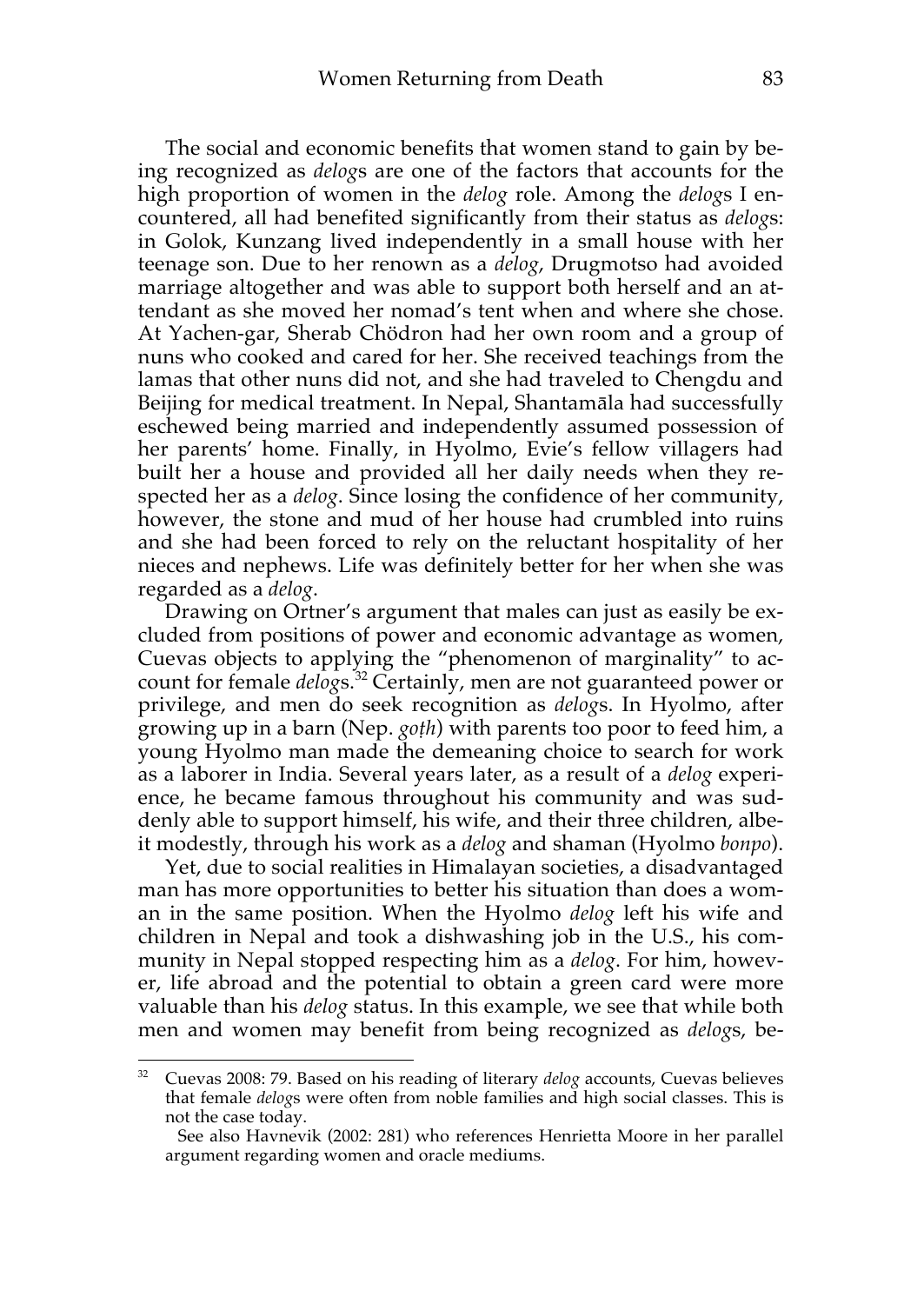cause Himalayan men have more avenues by which to gain respect and improve their economic standing, the opportunity to act as a *delog* is not as valuable to them. In other words, there may be fewer male *delog*s not because for physiological or ethical reasons men are less likely to die and return to life but because men are less interested in acting as *delog*s.

In fact, Tibetan Buddhists in Nepal say that *delog*s most often "appear" among the suffering and oppressed (Nep. *dukhī mānche*). This expectation is based on the fact that, because the *delog* experience is commonly understood to occur involuntarily, a *delog*'s access to extraordinary knowledge does not imply skill or special ability. As a result, the *delog* role is open to those who lack access to economic and educational resources. In their life narratives, Kunzang, Drugmotso, and Shantamāla all commented on their inability to write and their lack of religious education. Kunzang related how, as a young woman, she had begged her lama for teachings only to have him refuse. "Just meditate," the lama told her and sealed her in a cave. Drugmotso professed to not even know how to meditate. "I don't understand anything about the true nature or the inner meaning of the Dharma. I don't even recite many prayers. I never stayed in a monastery to learn, and I haven't studied the scriptures. I haven't received a single instruction," she lamented. Because acting as a *delog* requires neither religious training nor basic literacy, it is open to participation from people who have been unable to pursue education, notably women.

When this characteristic of *delog*s is taken into account, it becomes significant that the communications *delog*s relay are always someone else's words. As she related her life story, Drugmotso described her first missives from the dead as "babble" (*kha brla*) and "random things I said" (*kha nas 'dra mi* '*dra cha ga yar mar ra bshad*). She emphasized the absence of personal motive and volition by expressing surprise that her charges were accurate:

Once, we carried the dead body of an old monk to our local cremation ground, but the vultures didn't eat it. People considered that old monk a pure and true renunciate (*dge slong*). At that time, I was saying various things [i.e., speaking as a *delog*], and I called that old monk a sinner. I said that he had murdered a person called such-and-such**,** and that it was impossible that his body would be eaten [by vultures]. Many lamas performed the ritual of consciousness transference (*'pho ba*) for the murdered person and then for that old monk. Afterwards, [it was discovered that] the things I said were true; it *had* happened like that.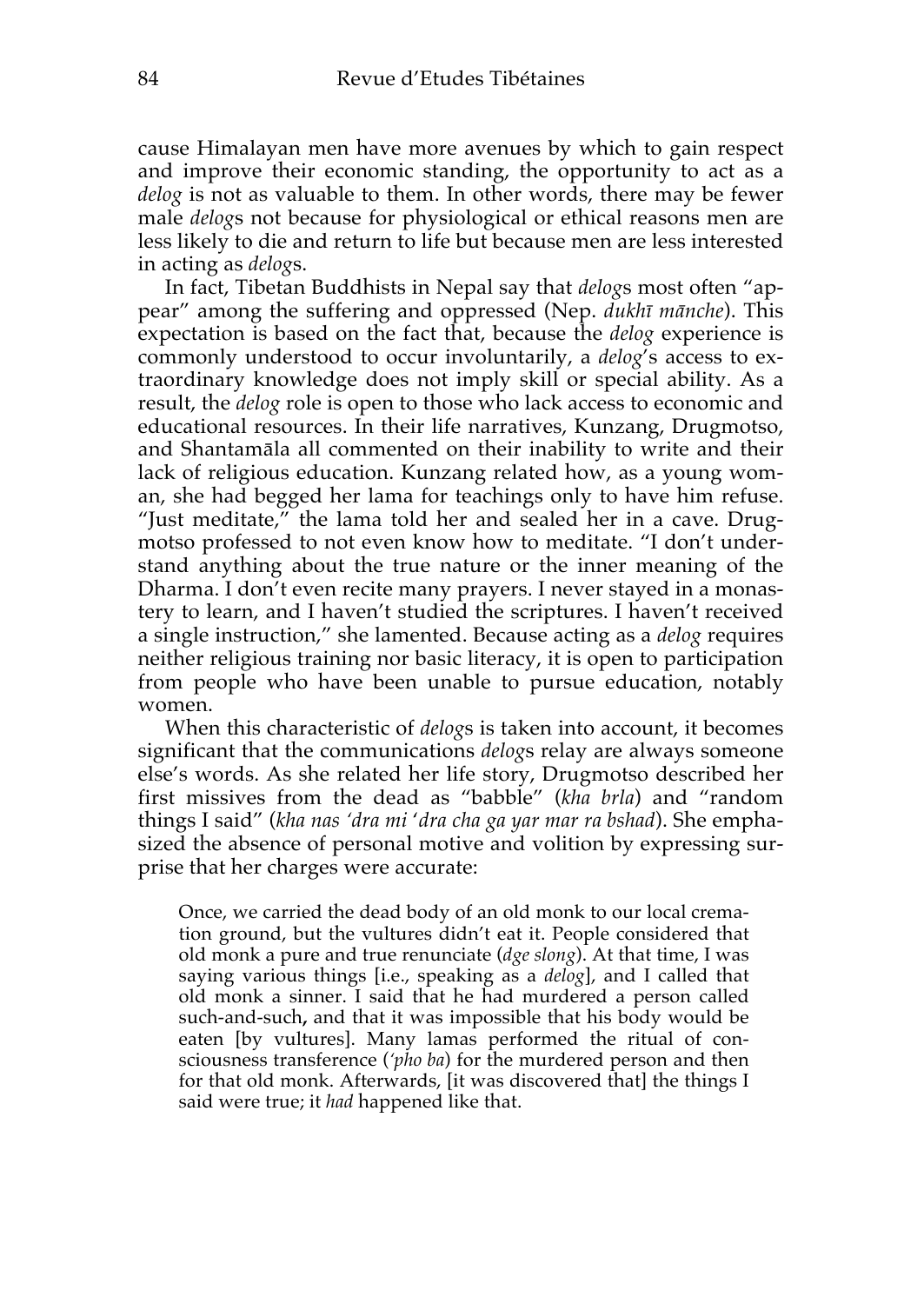In Drugmotso's account, we see that even after her reports were corroborated, she distanced herself from the import of her testimonies.

A distancing strategy is typical of *delog* narratives. The autobiography of Sherab Chödron frames her words as direct quotes from the Lord of Death, his workers, or the dead themselves:

A frightening black boy, the very embodiment of non-virtue, laughed freely and stood up. Piling many black pebbles in front of the Dharma King, he said:

"Lord of Death, Precious Dharma King, I know about this person. When he was in the human realm, he accepted many offerings on behalf of the dead. Not mindful of the holy Dharma, he deceived many black-headed people. He stirred up trouble among monks and *tantrika*s and injured many living creatures. He made offerings of both meat and blood... Please send him to the lower realms."

When [the boy] finished speaking and the workers of *samsara* measured [the dead person's] virtue and non-virtue, the accumulation of black [pebbles] was greater [than the quantity of white pebbles]. The Dharma King said this:

"*Dharmakāya*, Kuntuzangpo, think of [these beings]! Look on these miserable beings, these old grandmothers, with your eye of compassion. May pitiful evildoers like these one day encounter the Dharma. [Until then, they] must experience the suffering of Wailing Hell."

As soon as he said this, the workers of *samsara* [shouted] "Slay! Kill!" like the roar of a thousand thunderclaps and led [the deceased] to the lower realms.<sup>33</sup>

By portraying *delog*s as passive witnesses, written accounts thus deflect responsiblity from *delog*s for the content of their messages.

Related to the lack of agency seen in *delog* accounts, it is common for contemporary *delog*s to remain able to recollect their death experiences for only limited periods of time. After having completely revived or having consumed food or drink, many *delog*s deny any recollection of their experience and the information they delivered as they regained consciousness. A lifelong series of *delog* journeys, therefore, does not serve as an experiential education in the law of karma or Buddhist cosmology. Most *delog*s retain their sense of ignorance and inferiority, even in matters related to religion, throughout their lives.

At this point we must ask if the large number of female *delog*s is a recent historical development, a result of Himalayan societies' transition to modernity and the gender-biased nature of new economic

<sup>33</sup> Shes rab chos sgron n.d.: fol. 16-17.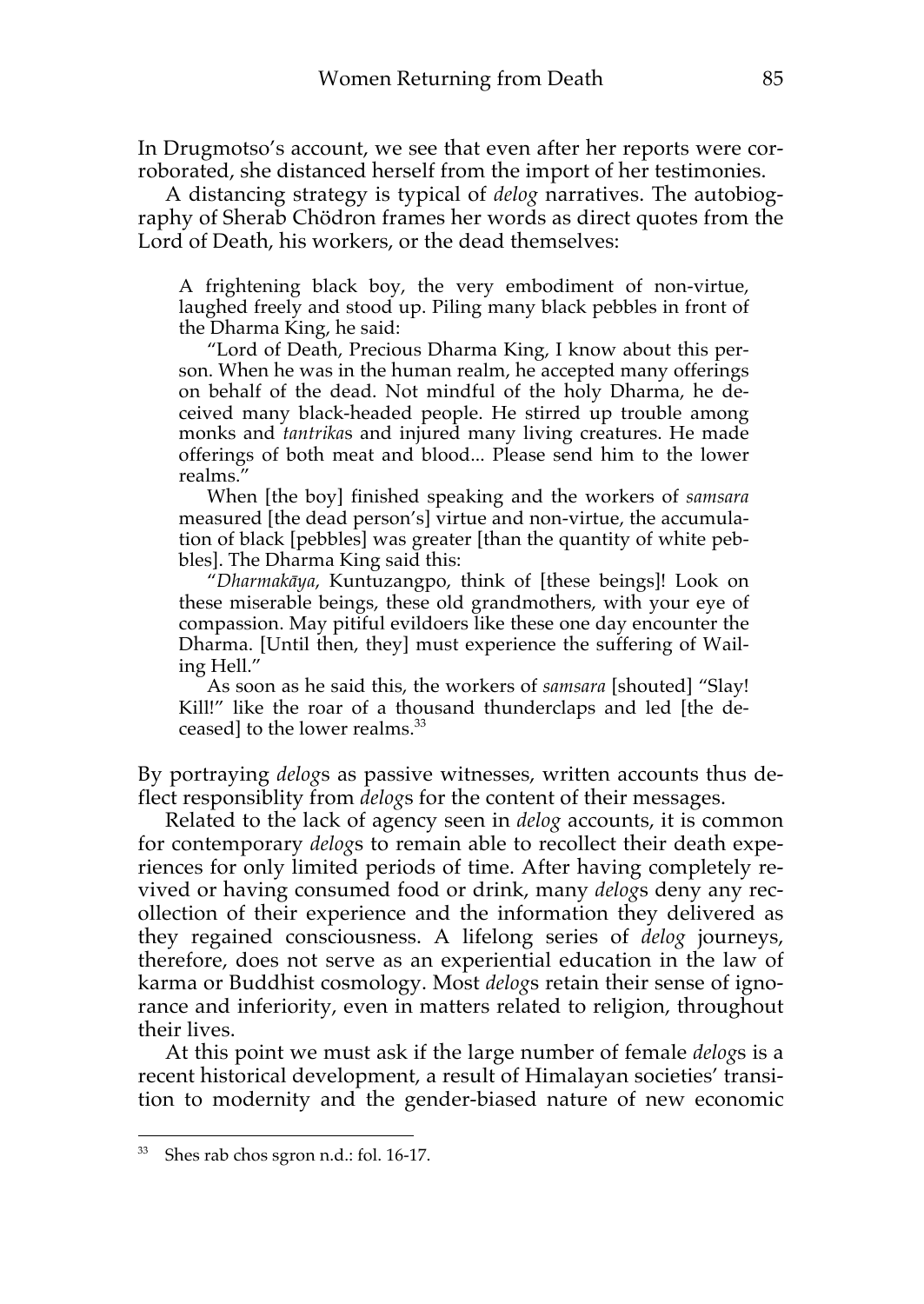opportunities? Pommaret reports that over the past two decades there are fewer and fewer *delog*s in Bhutan and acting as a *delog* is seen as a "backwards job" only worth pursuing to the most disenfranchised Bhutanese.<sup>34</sup> Per this line of thought, the high proportion of contemporary female *delog*s could be a result of recent cultural and economic changes which have given men, to a greater extent than women, new avenues to education, wealth, and power. As evidenced by the male Hyolmo *delog* who took a job in New York City, men have taken advantage of new opportunities and left traditional religious practices, like that of *delog*, to women. Relatedly, Cuevas found that pre-modern textual accounts of *delog*s can be divided equally in terms of male and female (six and seven respectively). He concludes that in the past, the *delog* role was not gendered.35

The question of historical gender balance is one that cannot currently be answered, but evidence suggests that the *delog* role has long been associated with women. First, it is significant that many of the most well-known *delog* accounts, those of Karma Wangdzin and Lingza Chӧkyi in Tibet and Lhame Lhamchung in Nepal, are stories of women. In addition, the "original" and "best" *delog*, whether a historical person or not, is generally said to be Nangsa Obum (Snang sa 'od 'bum). Second, assuming that textual evidence accurately reflects historical reality is problematic. Scholars are well-aware that men are more likely than women to have their lives and experiences recorded in writing. Equivalent numbers of male and female *delog* texts, therefore, does not entail that historically there were equal numbers of

<sup>&</sup>lt;sup>34</sup> Personal communication,  $8/17/2010$ .<br><sup>35</sup> 2008: 78.82 Guerres does not identify

<sup>35</sup> 2008: 78-82. Cuevas does not identify the thirteen *delog*s whose narratives he included in his survey. My count of all individual *delog*s named in literary sources, modern and pre-modern, sums to thirty-one. Sixteen men: 1. Bla khri rgyal ba g.yung drung, 2. Bya bral kun dga' rang sgrol, 3. Byams pa bde legs, 4. Byang chub sengge, 5. Chos kyi dbang phyug, 6. Dan ma sangs rgyas sengge, 7. Dkon mchog rgyal mtshan, 8. Dwags po bkra shis rnam rgyal, 9. Khams pa a krung, 10. La phyi sprul sku, 11. Padma 'phrin las, 12. Padma sku gsum rdo rje, 13. Rdo rje bdud 'dul, 14. Rgyal ba g.yung drung bstan 'dzin, 15. Rig 'dzin dbang phyug, 16. Stag lha nor bu. Fifteen women: 1. Bsam bstan chos mtsho, 2. Bstan 'dzin chos sgron, 3. Chos dbang rgyal mo, 4. Dbu za rin chen sgron gsal, 5. Gling bza' chos skyid, 6. Karma dbang 'dzin, 7. Lha mo lham gcung, 8. 'Od zer bzang mo, 9. Padma chos skyid, 10. Rje btsun lo chen, 11. Sangs rgyas chos 'dzom, 12. Shes rab bzang mo, 13. Shes rab chos sgron, 14. Snang sa 'od 'bum, 15. Zla ba sgrol ma.

These types of lists are problematic because the inclusion or omission of an individual depends on the compiler's definition of *delog*. For example, Shugseb Jetsun Lochen (Rje btsun blo chen, 1853/65-1950/51/53), included here, is not typically cited as a *delog*, but she reports undergoing several *delog* experiences in her autobiography (see Havnevik 1999). Padma Trinley (Padma 'phrin las), also included here, is called Delog in his (auto)biography, but his visions of the intermediate state occurred during meditation ("'Das log dkar chags blang dor 'byed pa'i lde mig" n.d.).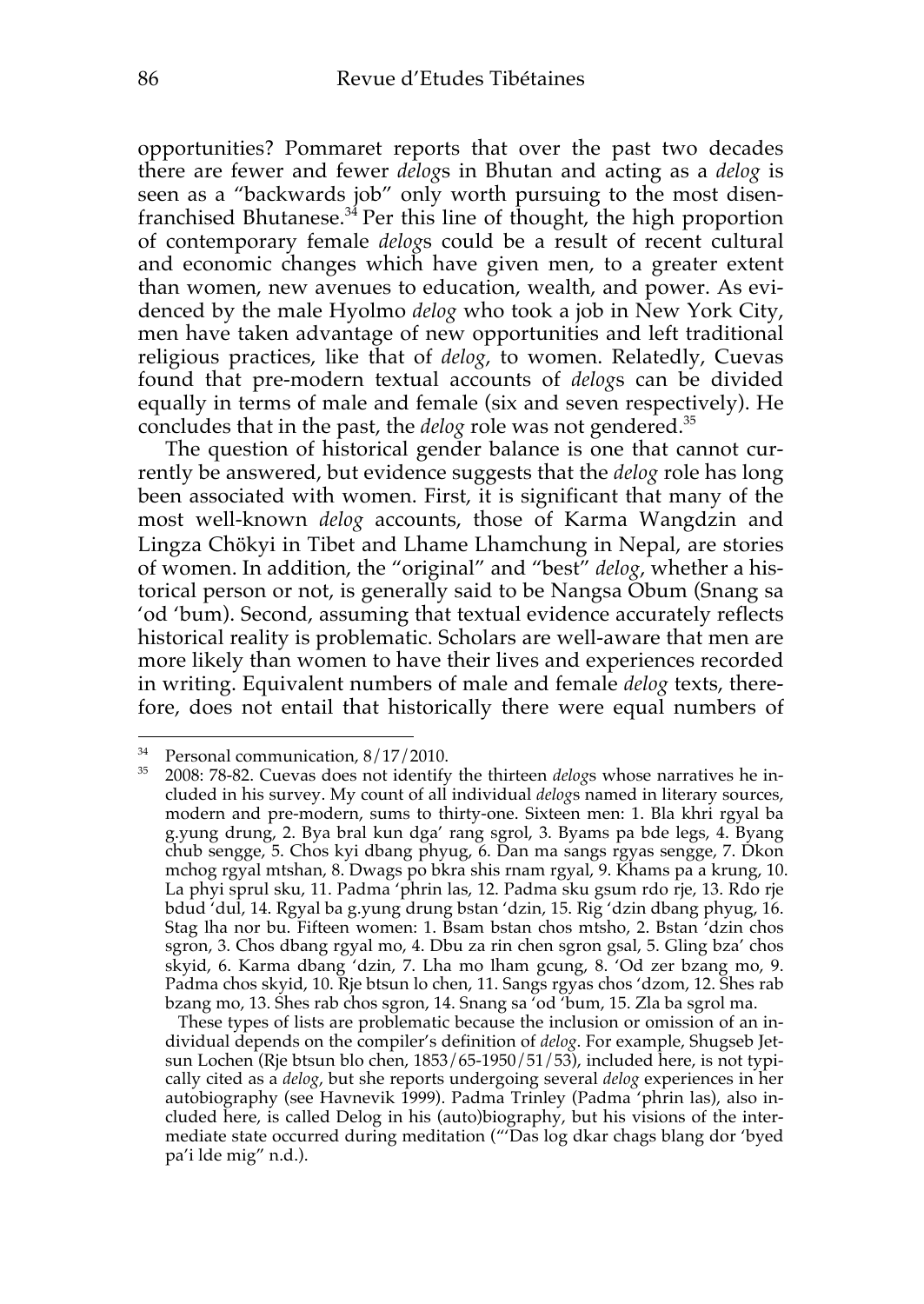male and female *delog*s. Furthermore, if one chooses to read *delog* literature as history, one must consider all the individuals mentioned in the narratives when making claims about gender. In Karma Wangdzin's account, for example, when the Lord of Death sends her back to the human world, he sends two other people at the same time. Like Karma Wangdzin, both of these people are female.<sup>36</sup> When seventeenth-century *delog* Sangye Chödzom (Sangs rgyas chos 'dzom) arrives in the court of the Lord of Death, another woman who had previously been sent back to life is there as well.<sup>37</sup> The inclusion of all *delog*s mentioned in *delog* texts could thus alter the gender balance reflected in pre-modern *delog* literature.

#### *Conclusion*

To become a *delog*, one must undergo an incredible death experience and return to life to tell about it. Since both men and women die and a person's sex is irrelevant when facing the Lord of Death, it is possible for both men and women to become *delog*s. Nevertheless, the majority of *delog*s are female.

Emic explanations for the connection between *delog*s and women explain why women are more likely to die and return to life. According to Himalayan Buddhist beliefs about men's and women's personalities, men are quick to anger and prone to violence whereas women are patient and devote more time to religious practice. As a result, a woman is more liable to maintain the positive karmic balance necessary for returning as a *delog*. From a tantric perspective, on the other hand, the channels of a woman's subtle body are "open" and "quick" and therefore more conducive to the out-of-body experiences that *delog*s undergo. Yet another point of view relies on the similarities *delog*s share with the female figure of the *khandroma*: a predilection for undertaking extraordinary journeys to other realms, an ability to provide information about the deceased, and often the possession of divine attributes. Tibetan Buddhist ideas about sex and gender that link women to the *delog* role thus point to what Gyatso and Havnevik have described as a "homology" between gender stereotypes and certain religious functions.<sup>38</sup>

Based on sociological considerations, it is also possible that women who have a *delog* experience are more eager than men to assume identity as *delog*s. This theory speaks to the observation that in Hima-

<sup>36</sup> Pommaret 1989: 75.

<sup>37</sup> Pommaret 1989: 62.

<sup>38</sup> 2005: 19.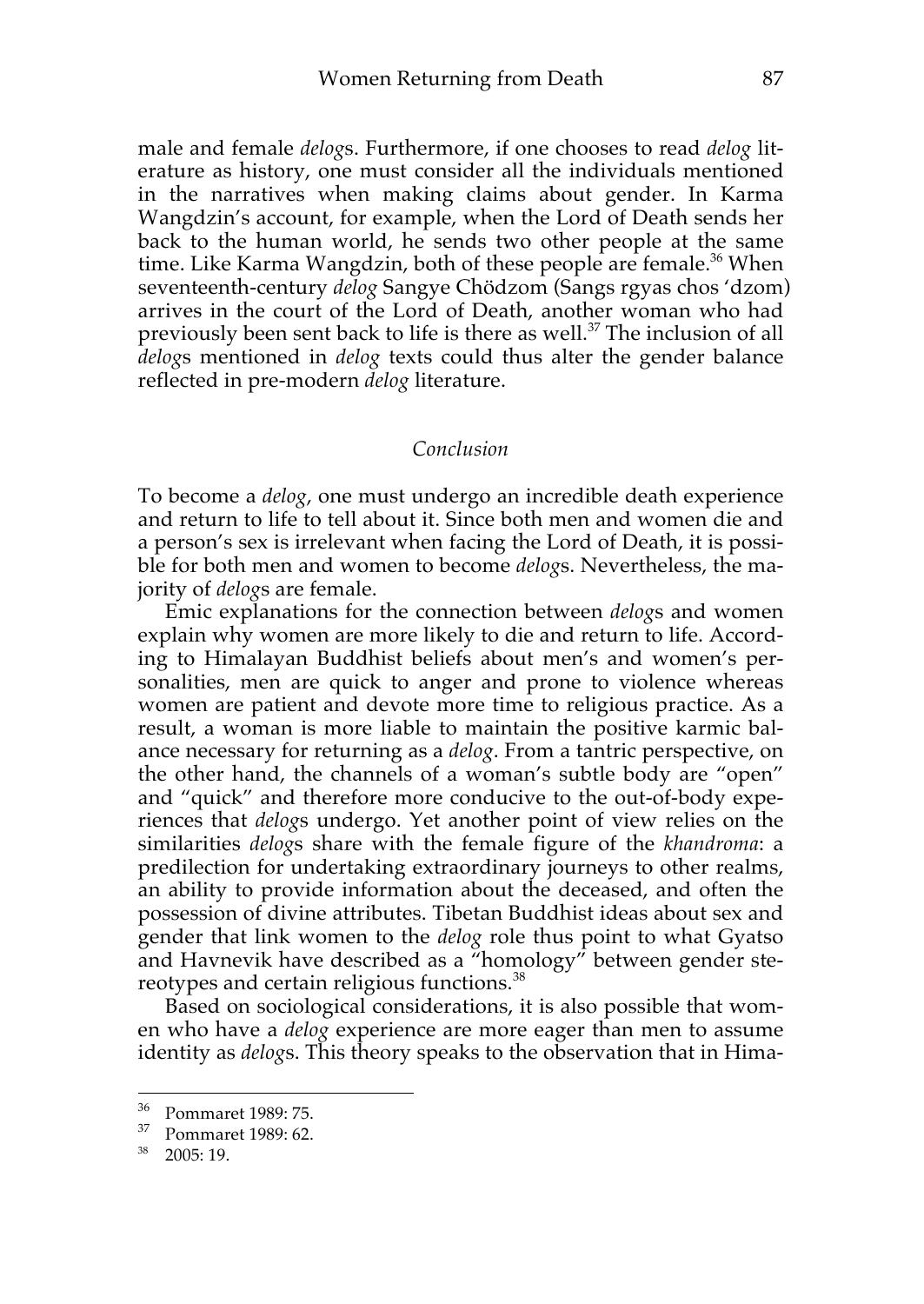layan Buddhist societies, women are structurally inferior to men. It follows that women do not necessarily experience death journeys more often than men but when they do, women more frequently adopt '*delog*' as a title and vocation because, due to the smaller number and limited desirability of alternatives available to them, recognition as a *delog* is a relatively attractive option. Gyatso and Havnevik argue that jobs viewed as insignificant or demeaning are particularly welcoming of women's participation.<sup>39</sup> According to this argument, we should see peripheral religious roles, like those of diviner, oraclemedium, and *delog*, often filled by women, and indeed this is the case.

In the end, our gender analysis is unavoidably circular, reflecting Bourdieu's observation that social structures and strategies tend to reproduce themselves to the point that "the body is in the social world but the social world is also in the body."<sup>40</sup> Attention to Himalayan Buddhists' theories regarding the connection between *delog*s and women reveals contradictory beliefs about both the status of *delog*s and women's talents and shortcomings. For someone who has respect for *delogs* and views their activities as authentic and important, the fact that most *delogs* are female can be evidence of women's competency and merits. Those who question the possibility of returning from death and are skeptical of *delog*s' claims can explain women's disproportionate participation as *delog*s to *delog*s' marginal standing vis-à-vis the institutions of Tibetan Buddhism and women's inferior place in Himalayan social hierarchies. In this way, an investigation of the link between *delog*s and women highlights the inseparability of religion and culture in Tibetan Buddhist societies whereby the adoption of *delog* identity allows women an opportunity to participate in religious authority while simultaneously reiterating gender stereotypes.

#### **Bibliography**

#### *Works in Tibetan Language*

Bya bral kun dga' rang grol. n.d. "Bka' yi 'phrin len pa mkha' 'gro ma karma dbang 'dzin bar do'i dmyal khams su byon nas 'khor 'das kun gyi chos rgyal rin po ches las dkar nag dbye ba'i 'gras bu'i rnam thar nas mdor bsdus pa." n.d. In *'Das log* 

<sup>39</sup> 2005: 13.

<sup>40</sup> 1990: 190.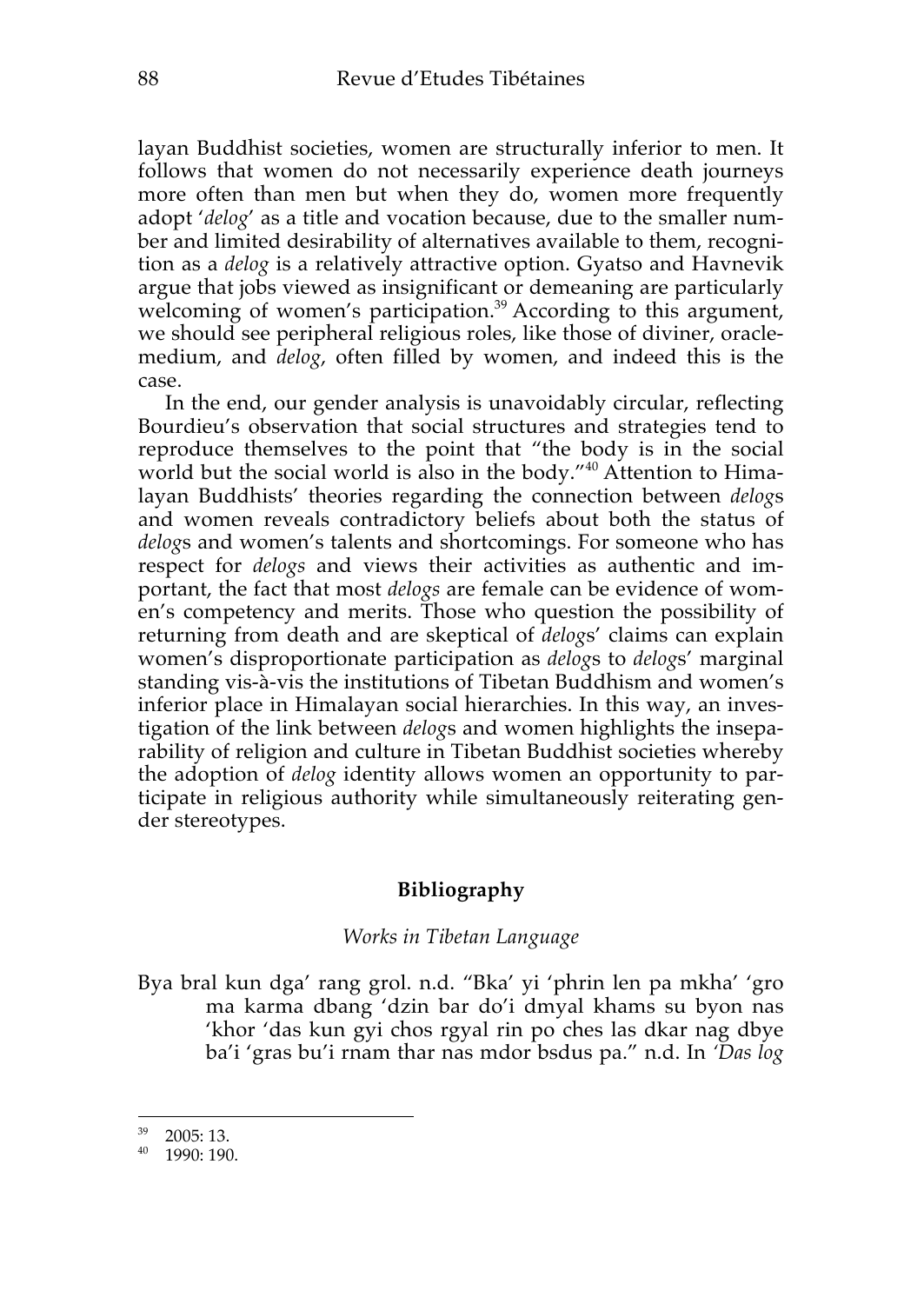*skor gyi chos skor phyogs sgrig*, n.p. Gangs can khyed nor dpe tshogs.

- "'Das log dkar chags blang dor 'byed pa'i lde mig." n.d. In *Thar lam bsgrod pa'i them ske bskal bzang mig gi bdud rtsi/ Deb dang po*, 264-305. Ya rtse o rgyan bsam gtan gling.
- Kun bzang chos nyid dbang mo. Unpublished manuscript. *Nyams byung skor las/ Bar do'i mthong snang gnes 'byung gsal sgron bzhugs*.
- Shes rab chos sgron. Unpublished manuscript. *Gro drug thar lam 'dren pa'i shing rta 'das log shes rab chos sgron gyi rnam thar mthong ba don ldan*.
- Tshangs dbang dge 'dun bstan pa and Sku rgyab tshul khrims. Unpublished manuscript. *Mkha' 'gro ma shes rab bzang mo'i lo rgyus drang por brjod pa utpala phreng mdzes zhes bya ba*.
- *Ye-shes mkha'-gro gLing-za Chos-skyid kyi 'das log sgrun yig: The Return from Death Experiences of gLing-bza' Chos-skyid*. 1985. Darjeeling: Koncchog Lhadripa.

#### *Works in Other Languages*

- Aziz, Barbara Nimri. 1987. "Moving Towards a Sociology of Tibet." *The Tibet Journal* 12(4): 72-86.
- Bailey, Lee, and Jenny Yates, eds. 1996. *The Near-Death Experience*. New York: Routledge.
- Bourdieu, Pierre. 1990. *In Other Words*. Stanford: Stanford University Press.
- Carr, Christopher. 1993. "Death and Near-Death: A Comparison of Tibetan and Euro-American Experiences." *Journal of Transpersonal Psychology* 25(1): 59-110.
- Chagdud Tulku. 1992. *Lord of the Dance*. Junction City, CA: Padma Publishing.
- Cuevas, Bryan. 2008. *Travels in the Netherworld*. New York: Oxford University Press.
- Dawa Drolma, Delog. 1995. *Delog: Journey to Realms Beyond Death*, trans. Richard Barron. Junction City, CA: Padma Publishing.
- Desjarlais, Robert. 2003. *Sensory Biographies: Lives and Deaths Among Nepal's Yolmo Buddhists*. Berkeley: University of California Press.
- Diemberger, Hildegard. 2005. "Female Oracles in Modern Tibet." In *Women in Tibet*, eds. Janet Gyatso and Hanna Havnevik, 113- 168. New York: Columbia University Press.
	- \_\_\_\_\_\_. 1991. "*Lhakama* [*lha-bka'-ma*] and *Khandroma* [*mkha'-'gro-ma*]: The Sacred Ladies of Beyul Khenbalung [*sbas-yul mKhan-pa-*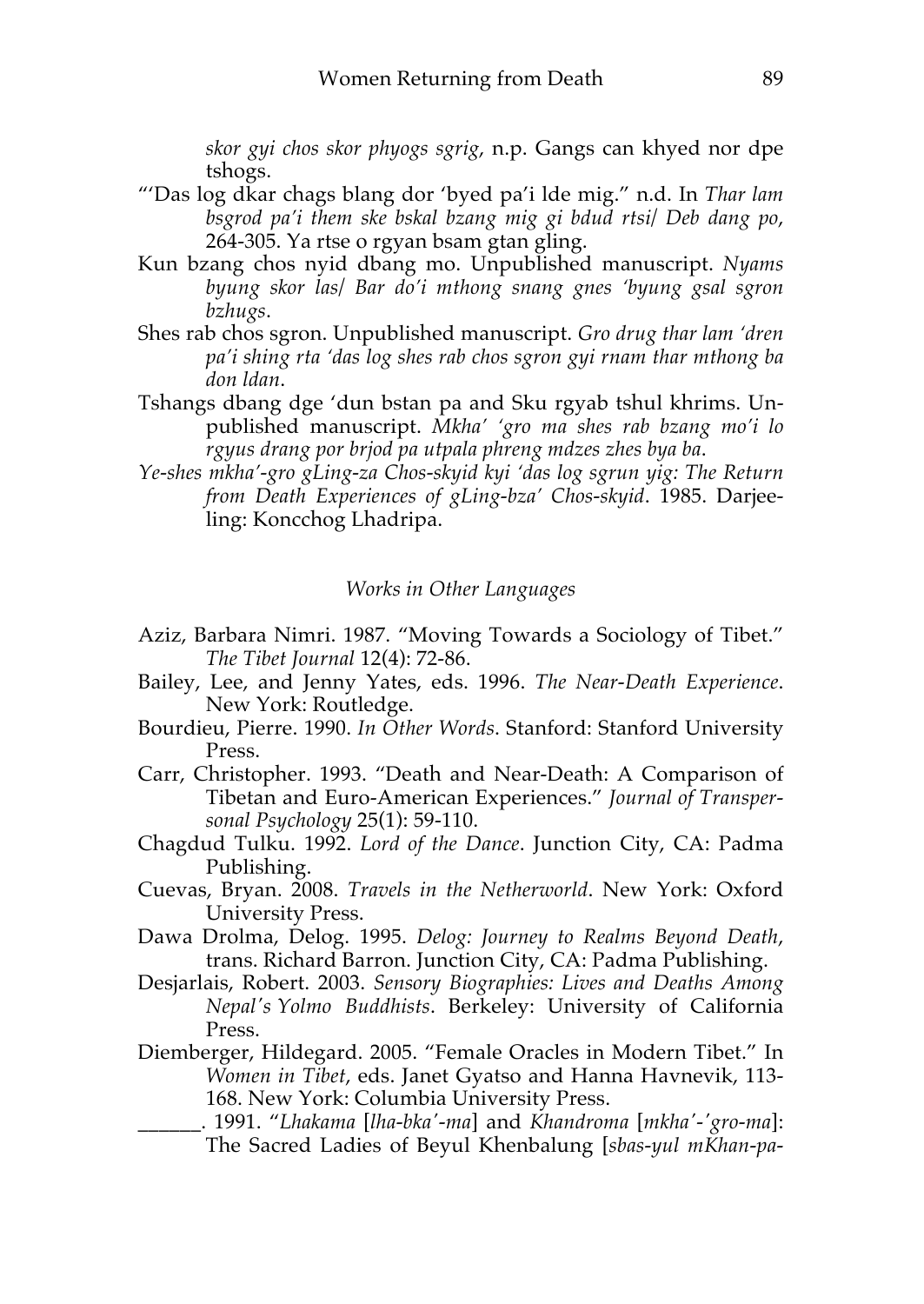*lung*]." In *Tibetan History and Culture*, ed. Ernst Steinkellner, 137-153. Wien: Universität Wien.

- Edou, Jérôme. 1996. *Machig Labdrön and the Foundations of Chöd*. Ithaca: Snow Lion.
- Faure, Bernard. 2003. *The Power of Denial*. Princeton: Princeton University Press.
- Gellner, David. 1994. "Priests, Healers, Mediums and Witches: The Context of Possession in the Kathmandu Valley, Nepal." *Man* 29(1): 27-48.
- Gray, David. 2007. *The Cakrasamvara Tantra (The Discourse of Śrī Heruka)*. New York: The American Institute of Buddhist Studies.
- Gutschow, Kim. 2004. *Being a Buddhist Nun*. Cambridge: Harvard University Press.

\_\_\_\_\_\_. 1998. *An Economy of Merit*. Ph.D. dissertation. Cambridge: Harvard University.

- Gyatso, Janet, and Hanna Havnevik. 2005. "Introduction." In *Women in Tibet*, eds. Janet Gyatso and Hanna Havnevik, 1-25. New York: Columbia University Press.
- Hamayon, Roberte. 1994. "Shamanism in Siberia: From Partnership in Supernature to Counter-power in Society." In *Shamanism, History, and the State*, eds. Nicholas Thomas and Caroline Humphrey, 76-89. Ann Arbor: University of Michigan Press.
- Havnevik, Hanna. 2002. "A Tibetan Female States Oracle." In *Religion and Secular Culture in Tibet*, ed. Henk Blezer, 259-288. Leiden: Brill.
	- \_\_\_\_\_\_. 1999. *The Life of Jetsun Lochen Rinpoche (1865-1951) as Told in Her Autobiography*. Ph.D. dissertation. Oslo: University of Oslo.
	- \_\_\_\_\_\_. 1990. *Tibetan Buddhist Nuns*. Oslo: Norwegian University Press.
- Holmberg, David. 1983. "Shamanic Soundings: Femaleness in the Tamang Ritual Structure." *Signs* 9(1): 40-58.
- Huber, Toni. 1994. "Why Can't Women Climb Pure Crystal Mountain?" In *Tibetan Studies: PIATS, Fagernes 1992*, ed. Per Kvaerne, 350-371. Oslo: The Institute for Comparative Research in Human Culture.
- Kim, Chongho. 2003. *Korean Shamanism: The Cultural Paradox*. Burlington, VT: Ashgate.
- Lundahl, Craig. 1982. *A Collection of Near-Death Research Readings*. Chicago: Nelson-Hall.
- Makley, Charlene. 2005. "The Body of a Nun." In *Women in Tibet*, eds. Janet Gyatso and Hanna Havnevik, 259-284. New York: Columbia University Press.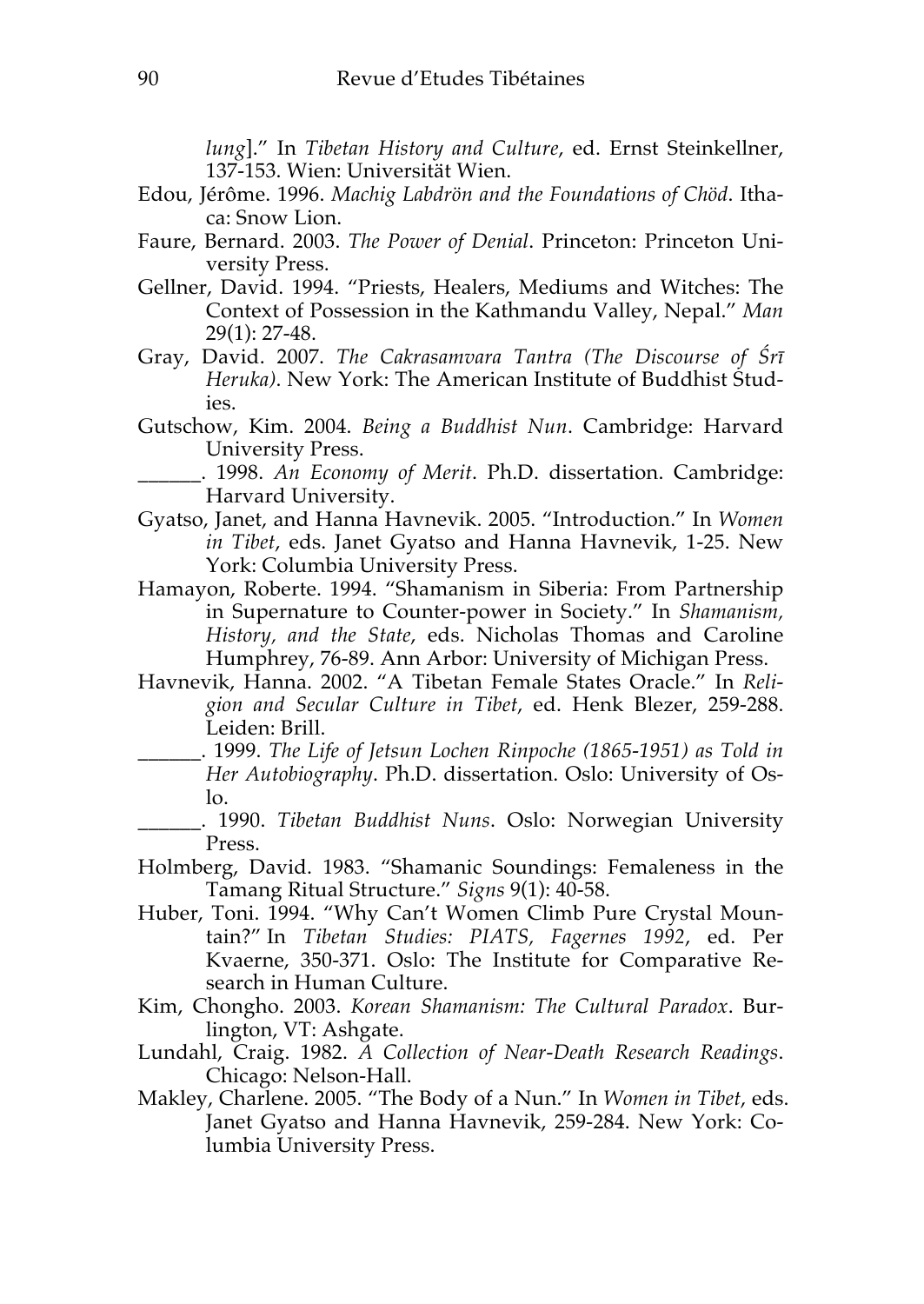- \_\_\_\_\_\_. 2002. "Sexuality and Identity in Post-Mao A mdo." In *Amdo Tibetans in Transition: PIATS, Leiden 2000*, ed. Toni Huber, 53- 98. Leiden: Brill.
- Ortner, Sherry. 1983. "The Founding of the First Sherpa Nunnery and the Problem of 'Women' as an Analytic Category." In *Feminist Re-Visions*, eds. Vivian Patraka and Louise Tilly, 98- 134. Ann Arbor: University of Michigan Press.
- Padma'tsho. 2014. "Courage as Eminence: Tibetan Nuns at Yarchen Monastery in Kham." In *Eminent Buddhist Women*, ed. Karma Lekshe Tsomo, 185-194. Albany: SUNY Press.
- Panayiotopoulos, C. P. 2007. *A Clinical Guide to Epileptic Syndromes and their Treatments*. London: Springer.
- Paul, Robert. 1976. "Some Observations on Sherpa Shamanism." In *Spirit Possession in the Nepal Himalayas*, eds. John Hitchcock and Rex Jones, 141-152. Warminster: Aris and Phillips.
- Pommaret, Françoise. 1997. "Returning from Hell." In *Religions of Tibet in Practice*, ed. Donald Lopez, 499-510. Princeton: Princeton University Press.
- \_\_\_\_\_\_. 1992. "Les revenants de l'au-delà (*'das-log*): sources littéraires et tradition vivante." In *Tibetan Studies: PIATS, Narita 1989*, *Volume 2*, eds. Shoren Ihara and Zuiho Yamaguchi, 673-686. Tokyo: Naritasan Shinshoji.
- \_\_\_\_\_\_. 1989. *Les Revenants de l'Au-delà dans le Monde Tibétain*. Paris: Centre National de la Recherche Scientifique.
- Prude, Alyson. 2014. "Kunzang Drolkar: A *Delog* in Eastern Tibet." In *Eminent Buddhist Women*, ed. Karma Lekshe Tsomo, 169- 184. Albany: SUNY Press.
- Rajan, Hamsa. 2015. "The Discourse of Tibetan Women's Empowerment Activists." *Revue d'Etudes Tibétaines* 33: 127-153.
- Reis, Rita. 1983. "Reproduction or Retreat." In *Recent Research on Ladakh*, eds. Detlef Kantowsky and Rienhard Sander, 217-230. Munich: Weltforum Verlag.
- Roger, Joseph, with Charlotte Dravet, Fritz. E. Dreifuss, and Peter Wolf. 1985. *Epileptic Syndromes in Infancy, Childhood and Adolescence*. London: John Libbey.
- Sabom, Michael. 1982. *Recollections of Death*. New York: Harper and Row.
- Samuel, Geoffrey, and Jay Johnston, eds. 2013. *The Subtle Body in Asia and the West*. New York: Routledge.
- Silburn, Lilian. 1988. *Kuṇḍalinī: Energy of the Depths*. Albany: SUNY Press.
- Smith, Frederick. 2006. *The Self Possessed*. New York: Columbia University Press.